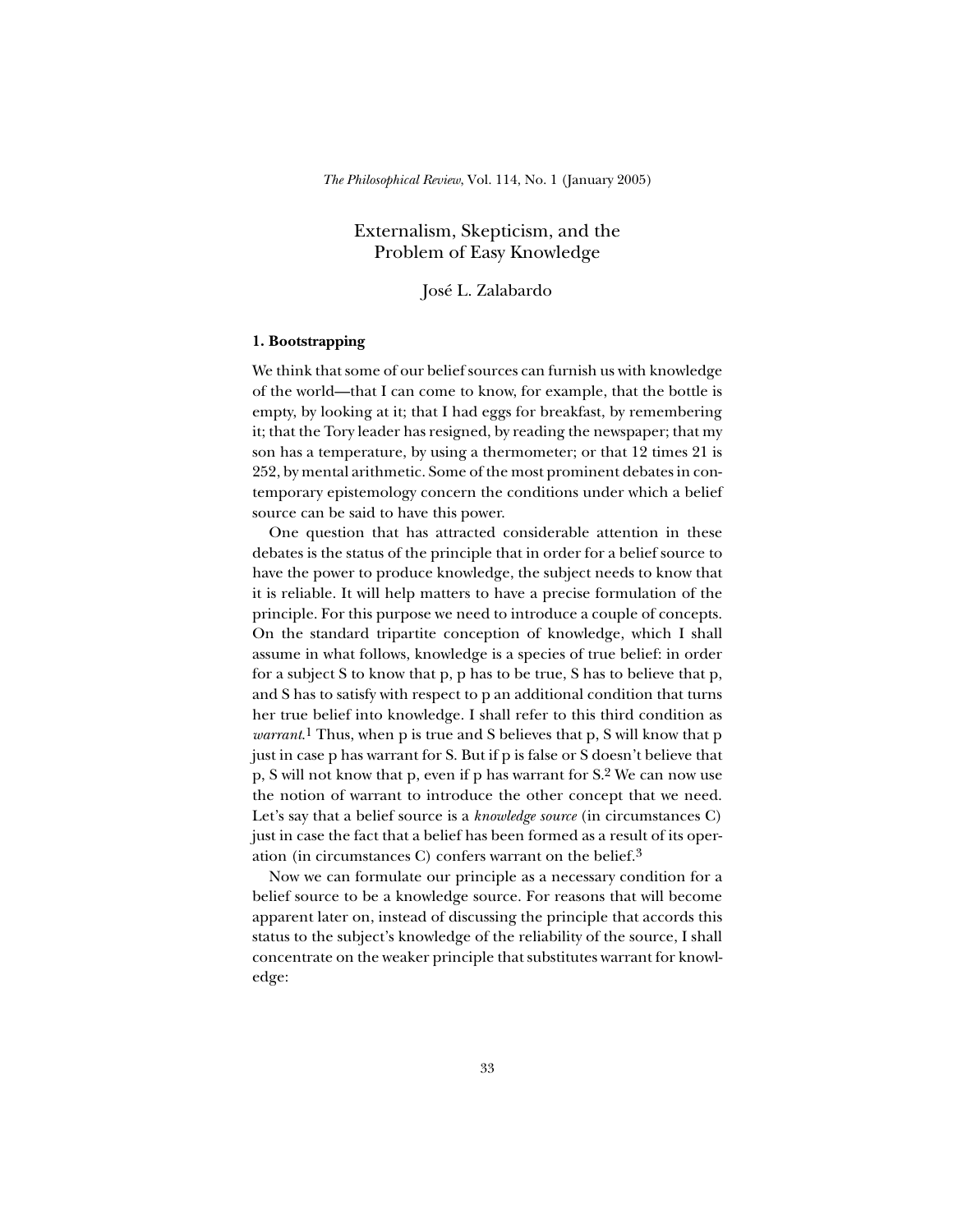WR A belief source is a knowledge source only if the proposition that the source is reliable has warrant for the subject.

For the last two decades or so, the dominant position on WR has been that the principle should be rejected. However, an unpalatable consequence of abandoning WR has been highlighted in the recent literature. It appears that once we give up WR, we are forced to condone an intuitively illegitimate method of knowledge acquisition.4 In broad outline, the reasoning that yields this conclusion goes as follows. If we abandon WR, it becomes possible for a belief source to be a knowledge source even though the subject doesn't know it to be reliable. Consider Roxanne, who forms beliefs on whether the petrol tank in her car is full by checking whether the petrol gauge reads 'F'. Suppose that this belief source is a knowledge source, but the proposition that the source is reliable doesn't have warrant for Roxanne. Then it seems that Roxanne could mount an inductive argument for the reliability of her petrol gauge. Each of its premises would be of the form

Pi At time ti, the gauge reads/doesn't read 'F' and the tank is/ isn't full.

Roxanne's belief in each of these premises would be formed by looking at the gauge at time ti. In light of our assumption, it follows from this that the second conjunct of each of these premises will have warrant for her. Hence, on the harmless assumption that Roxanne can come to know whether the gauge reads 'F' by looking at it, we can conclude that each of these premises has warrant for her.

Now, from Pi Roxanne can infer, for every i:

Ai At ti the gauge is reading accurately.

And from a sufficiently broad and varied collection of premises of this form, she can derive inductively the following conclusion:

R The gauge is reliable.

Jonathan Vogel, whose presentation of the problem I have followed here, has referred to this procedure as *bootstrapping*.5 Many epistemologists agree that once we accept that this belief source can be a knowledge source for Roxanne, even though she doesn't have warrant for the proposition that the source is reliable, we have to accept also that she can obtain warrant for this proposition by bootstrapping. And since rejecting WR allows this situation to arise, the rejection of WR is widely seen as carrying a commitment to the legitimacy of bootstrap-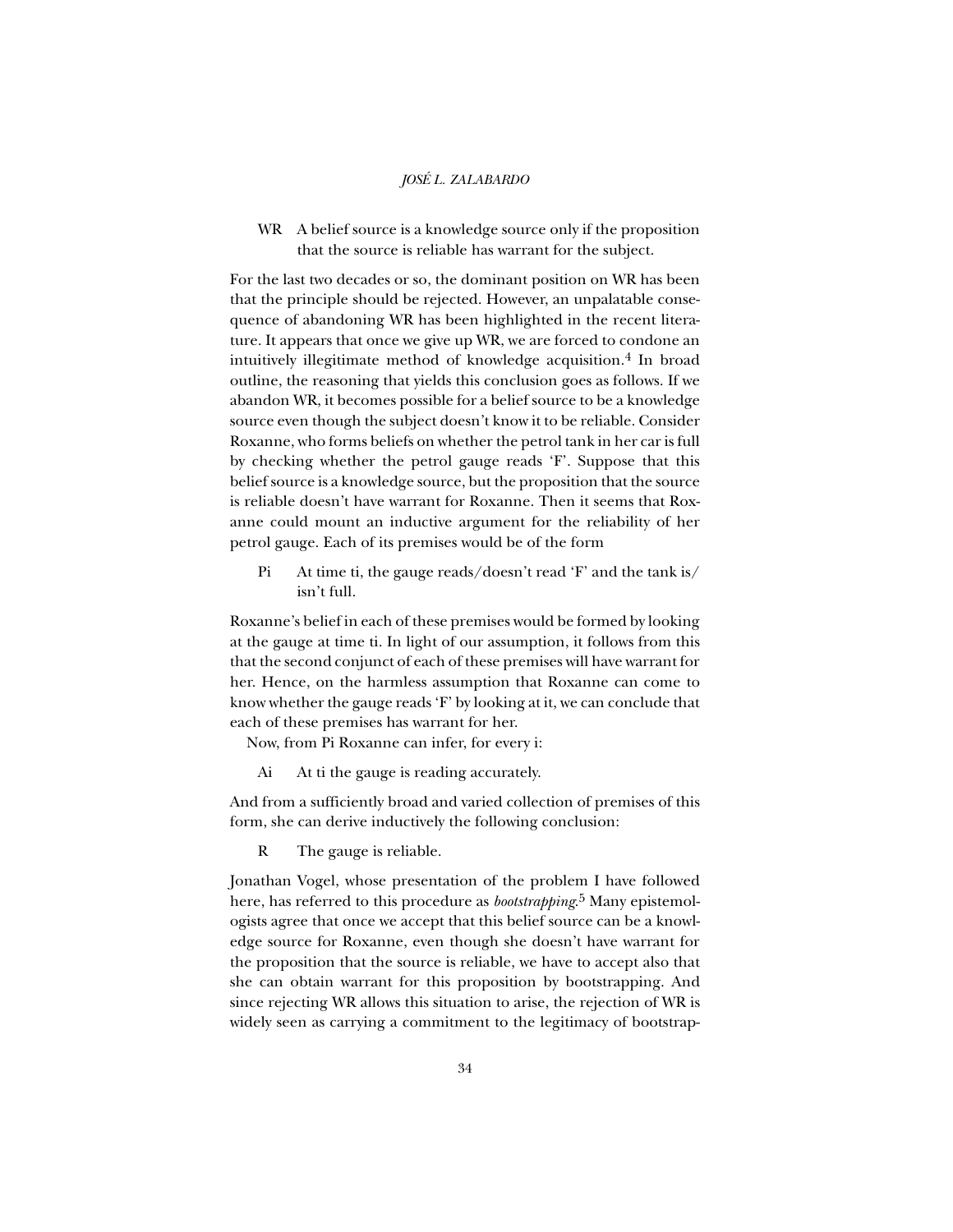ping as a method for acquiring warrant for the proposition that a belief source is reliable. It seems hard to deny that this is an undesirable outcome, and some have seen it as a reductio of any account of warrant that rejects  $WR<sup>6</sup>$  But others have resisted this thought. For them, the acceptance of WR faces obstacles that should make us regard bootstrapping as the lesser evil.7

Perhaps the most influential line of reasoning against WR is the thought that rejecting the principle is the only effective response to a very powerful argument against the possibility of knowledge. The argument seeks to establish that our basic belief sources, such as sense perception, memory, introspection, and inductive and deductive reasoning, cannot be knowledge sources. And it takes WR as its starting point. Thus, for example, in the case of sense perception, WR entails that our perceptual beliefs would only have the status of knowledge if we knew that sense perception is reliable. But such knowledge, the argument goes, would require reasons for thinking that perceptual beliefs have a high true-to-false ratio, and such reasons would have to include propositions that we can only know by sense perception. It follows that we cannot have perceptual knowledge until we know that sense perception is reliable, and we cannot know that sense perception is reliable until we have perceptual knowledge. This circle, the argument concludes, renders perceptual knowledge impossible. And since the same reasoning can be applied to our remaining basic belief sources, this strategy can be used to challenge the vast majority of our knowledge claims. This piece of skeptical reasoning is often known as the *problem of the criterion*, as it was first used by Pyrrhonist philosophers to challenge the Stoics' claim to have found a criterion of truth.8

The threat of skepticism is not the only consideration blocking the adoption of WR. Other lines of thought should bear some of the blame for the unpopularity of the principle. Here I'd like to single out two of them. One is the impression that accepting WR would prevent us from ascribing knowledge in situations in which intuition dictates that knowledge is perfectly possible. According to this line of thought, there are cases in which we would want to say that the subject can acquire knowledge by applying a certain belief source, although she doesn't know that the source is reliable.9 The other is the idea that the principle is incompatible with externalist and, in particular, reliabilist accounts of warrant.<sup>10</sup> If, as reliabilism dictates, reliability is a sufficient condition for a belief source to be a knowledge source, then a reliable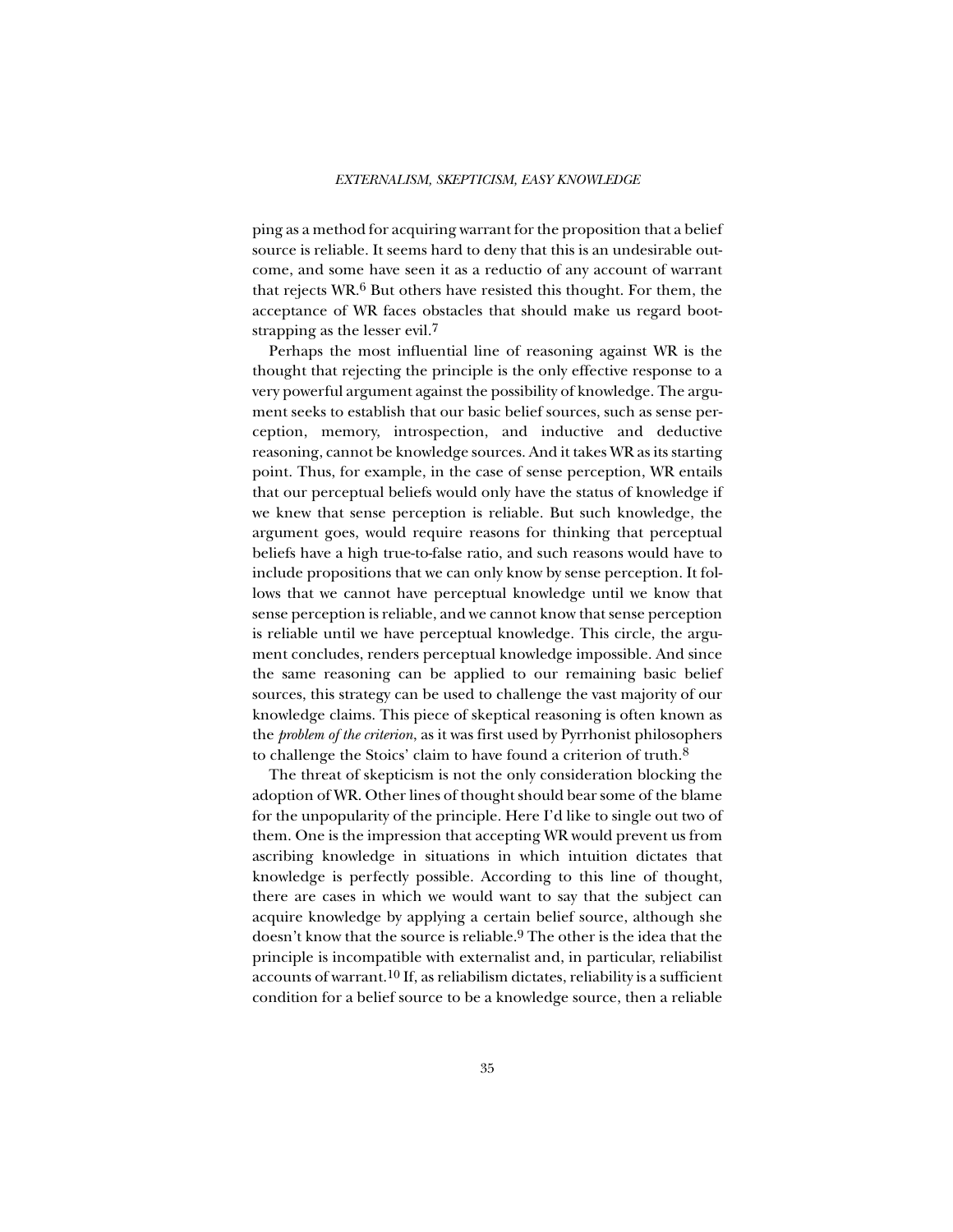belief source will be a knowledge source, even if the subject doesn't know it to be reliable, contrary to what WR demands.

If these three thoughts are correct, WR makes knowledge impossible, precludes intuitive warrant ascriptions, and is incompatible with what many see nowadays as independently plausible accounts of warrant. In this situation, treating bootstrapping as a legitimate method of knowledge acquisition can easily appear as a small price to pay. My main goal in this paper is to defend WR against these three lines of reasoning. I shall argue in section 5 that blocking the skeptical argument doesn't require rejecting WR. Then, in section 6, I shall argue that WR doesn't have some of the counterintuitive consequences that have been attributed to it. Finally, in section 7, I question the claim that the principle is incompatible with reliabilist accounts of warrant. But before we turn to WR, I would like to consider, in sections 2 and 3, a very similar situation generated by another epistemological principle. The approach that I shall develop in section 3 for handling this case will provide the central ideas of my defense of WR.

# **2. A Similar Problem**

The dialectical situation regarding WR can be seen in terms of a dilemma. On the one hand, we could accept the principle, but then we are in danger of finding a powerful skeptical argument irresistible, of having to accept important revisions to our intuitive knowledge ascriptions, and of being precluded from endorsing reliabilist accounts of warrant. On the other hand, we could reject the principle, but then we would have to accept an intuitively illegitimate method of knowledge acquisition.

Stewart Cohen has recently highlighted a parallel between the dilemma involving WR and a similar situation regarding the principle of closure under known entailment.11 I believe the parallel is real and important, although, as we are about to see, the way I think it should be drawn differs from Cohen's approach in important respects. I shall start by presenting the parallel as I think it should be drawn and later consider how this differs from Cohen's presentation.

Let's start by formulating the principle that generates the dilemma in this case. As with WR, I am going to concentrate on a version of the principle that substitutes warrant for knowledge:

*Closure*: If p has warrant for S, and S knows that p entails q, then q has warrant for S.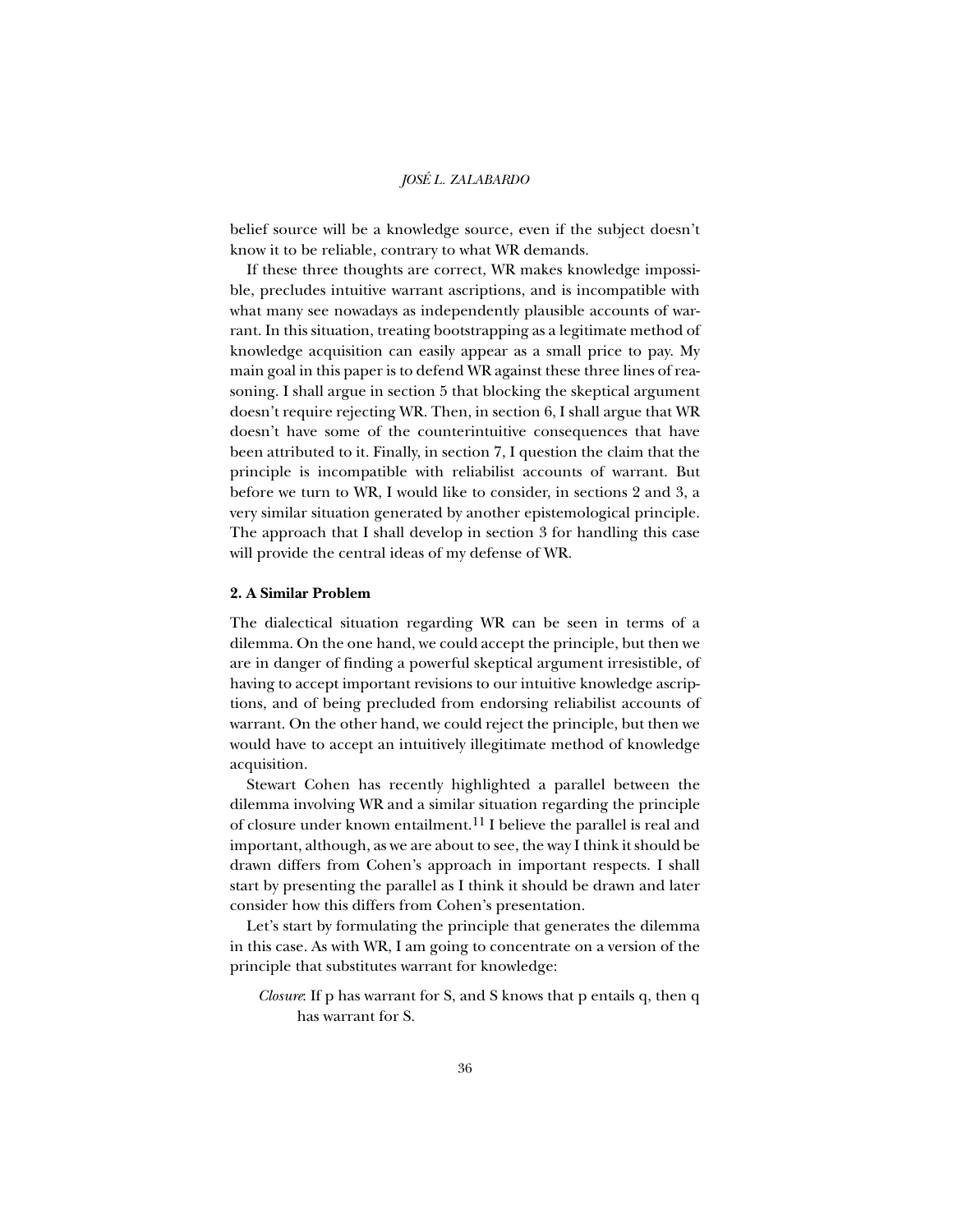The Closure Principle appears to generate a dilemma that mirrors closely the situation that we have described for WR. Notice, first, that the obstacles to the adoption of WR that we considered above have close correlates for the Closure Principle.

First of all, Closure, like WR, appears to play an essential role in a prominent skeptical argument. You know that your having a broken fingernail entails that you are not an incorporeal victim of an evil demon. Hence, by the Closure Principle, if you don't know that you are not an incorporeal victim of an evil demon, you don't know that you have a broken fingernail either. But you don't know that you are not an incorporeal victim of an evil demon—the argument goes. For adequate reasons for ruling out this possibility would have to include propositions that you can come to know only through procedures, such as sense perception, that would be reliable only if the evil-demon hypothesis were false. Hence using these procedures in this way would beg the question, as it would require presupposing that the evil-demon hypothesis is false. Therefore we can conclude that you don't know that you have a broken fingernail. The argument can be applied to every proposition that you know to be incompatible with a version of the evildemon hypothesis that you don't know not to obtain, including the vast majority of the propositions for which we take ourselves to have warrant. Clearly, this argument rests on the Closure Principle, and some have advocated abandoning the principle as a strategy for resisting the skeptical conclusion that the argument seeks to establish.<sup>12</sup> Then admitting that we don't know that the evil-demon hypothesis doesn't obtain would not force us to conclude that we don't know any of the other things that we take ourselves to know.

The other two lines of thought against WR that I identified in the previous section also have close correlates for Closure. On the one hand, it has been argued that Closure is incompatible with our intuitions regarding the ascription of knowledge, since there are cases in which we want to ascribe to a subject knowledge of a proposition p that she knows to be incompatible with another proposition  $p^*$ , even though she doesn't know that p\* doesn't obtain. On the other hand, Closure has been attacked on the grounds that it is incompatible with a certain externalist account of warrant. As Robert Nozick argued, his tracking account of knowledge is incompatible with Closure, and consequently Closure would be undermined to the extent that the tracking account can be independently supported.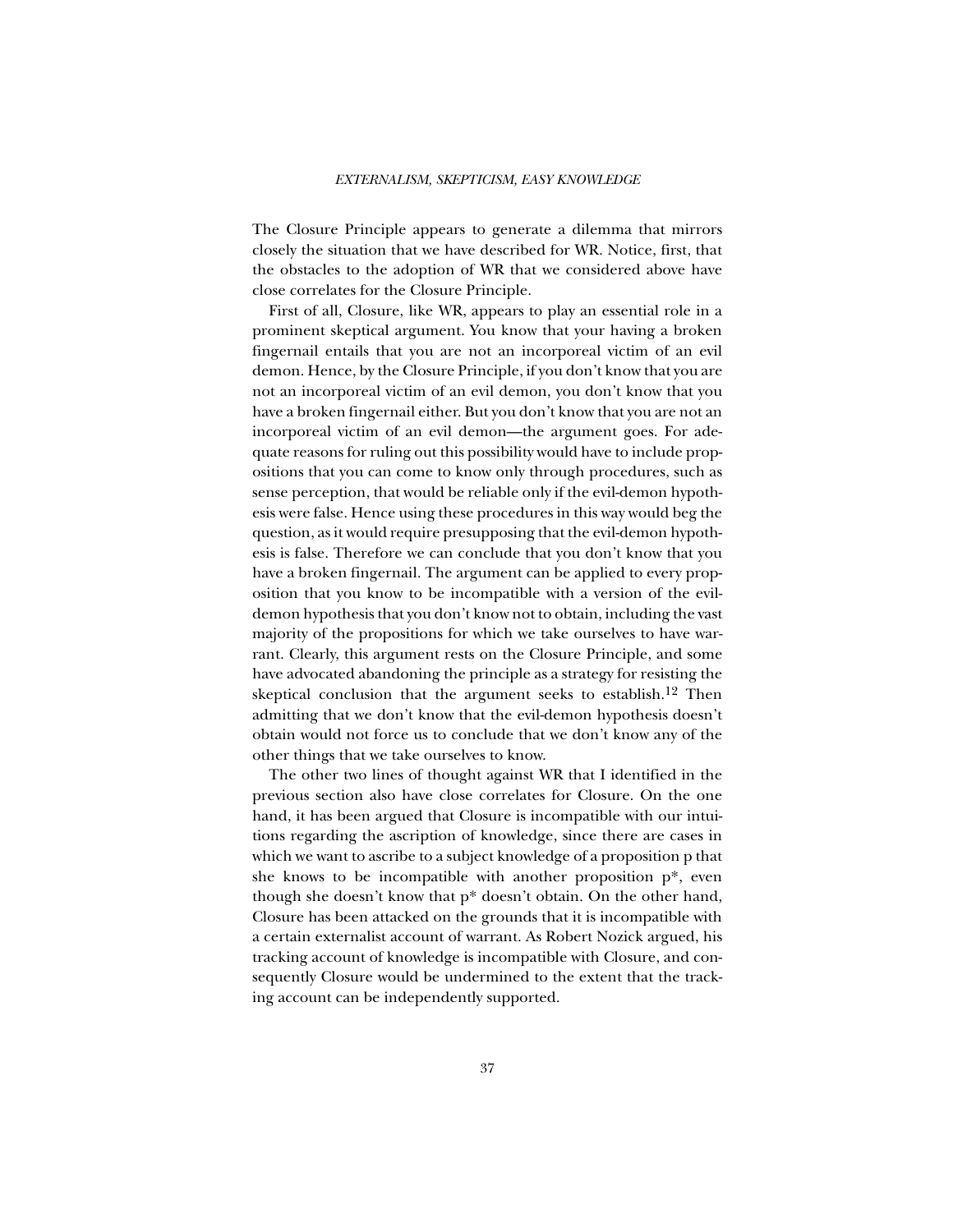The parallels with the other horn of the dilemma are no less striking. As in the case of WR, abandoning Closure would seem to force us to accept an intuitively illegitimate method of knowledge acquisition. Consider one of the examples that Fred Dretske used to argue that Closure is in conflict with our intuitive knowledge ascriptions.<sup>13</sup> Assume that, as Dretske claims, by going to the zoo and looking at the zebra enclosure, you can come to know that the animals in it are zebras, even if you don't know that they are not mules cleverly disguised by the zoo authorities to look like zebras, but you know that this is entailed by their being zebras. Suppose a subject, call him Fred, finds himself in this situation, and after coming to know that the animals are zebras by looking at them, he goes on to derive the conclusion that the animals are not cleverly disguised mules from the premise that they are zebras. Now, since he knows the premise of this argument and he knows that it entails the conclusion, it seems hard to deny that by virtue of this inference Fred would come to know that the animals are not cleverly disguised mules. But this is counterintuitive. Intuition doesn't seem to treat Fred's inference as a legitimate method for acquiring this piece of knowledge.14 This problem exhibits the same structure as the problem concerning bootstrapping. Following Cohen, I shall refer to both problems collectively as *the problem of easy knowledge.*

Thus, Closure and WR appear to generate dilemmas that exhibit important similarities. In what follows, I am going to exploit these similarities by arguing that a very natural strategy for dealing with the dilemma generated by Closure can be applied, with some modifications, to the dilemma generated by WR.

However, before we proceed, I want to discuss the differences between my presentation of the dilemma generated by Closure and Cohen's presentation. There is a crucial disparity between our accounts of how this version of the problem of easy knowledge arises. I have presented it as arising from the rejection of Closure, whereas Cohen blames the problem on the Closure Principle.15 Let me explain why I think that Cohen's diagnosis is incorrect. This version of the problem of easy knowledge arises for a position that enables Fred to obtain warrant for the proposition that the animals are not cleverly disguised mules by deriving this conclusion from the premise that they are zebras, which in turn he has come to know by looking at them. But in order to make room for this maneuver, a position has to allow Fred to know that the animals are zebras and that this entails that they are not cleverly disguised mules, while not yet having warrant for the proposi-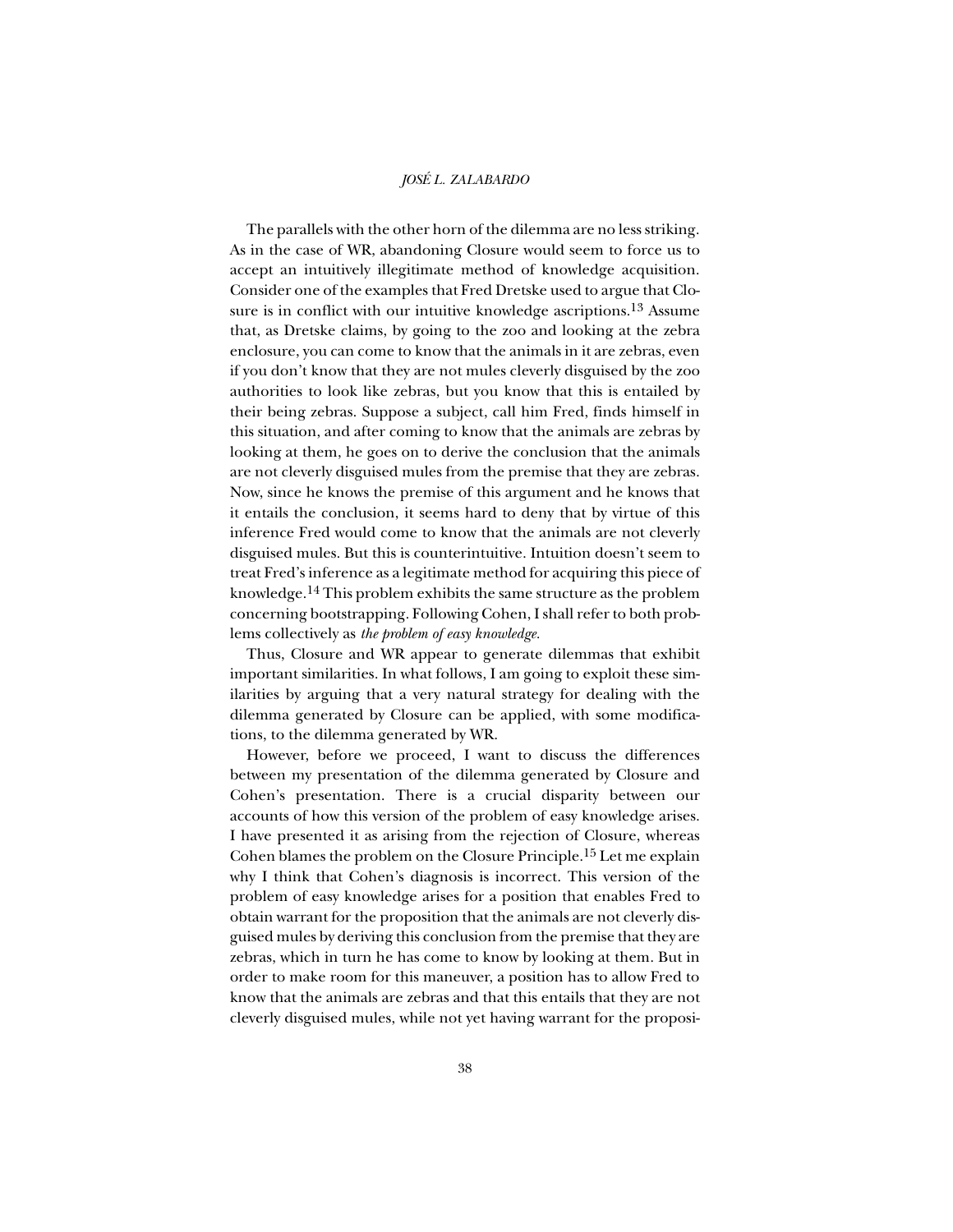tion that the animals are not cleverly disguised mules. This is the situation in which he'd have to find himself before performing the inference, if doing so is going to result in his obtaining warrant for the conclusion. Thus, far from being generated by Closure, the problem arises only for positions that reject this principle.

I shall not try to diagnose Cohen's mistake. I can suggest only that it might arise from a confusion between Closure and a principle along the following lines:

*Transmission*: If p entails q and S knows that p, then inferring q from p would enable S to obtain warrant for q.

But Transmission is different from, and independent of, Closure.<sup>16</sup> Transmission postulates a sufficient condition for an inference to have the power to furnish the subject with warrant for its conclusion. Closure, by contrast, imposes a constraint on an admissible combination of warrant attributions to a subject: that for all propositions p, q and every subject S, if we ascribe to S knowledge that p entails q, we should not ascribe to her warrant for p without also ascribing to her warrant for q. Transmission may seem to sanction Fred's bootstrapping argument, but, as I have argued, it has this power only if Closure fails. It follows that those, like Cohen, who subscribe to Closure, have nothing to fear from this version of the easy knowledge problem. If Closure holds, the method of warrant acquisition licensed by Transmission will not, after all, enable Fred to come to obtain warrant for the proposition that the animals are not cleverly disguised mules by inferring it from the premise that they are zebras, given that he knows that the premise entails the conclusion. For if, on the one hand, he doesn't know the premise, then the antecedent of Transmission is not satisfied, and if, on the other hand, he does know the premise, then, by Closure, he already has warrant for the conclusion, and the inference would come too late to effect warrant acquisition.

# **3. The Closure Dilemma**

I have argued that the second version of the problem of easy knowledge arises only if Closure is rejected, and hence that embracing Closure will make the problem disappear.<sup>17</sup> But a proponent of Closure has to find ways of dealing with the three lines of thought against the principle that I sketched above. My goal in this section is to present a proposal as to how to discharge these tasks.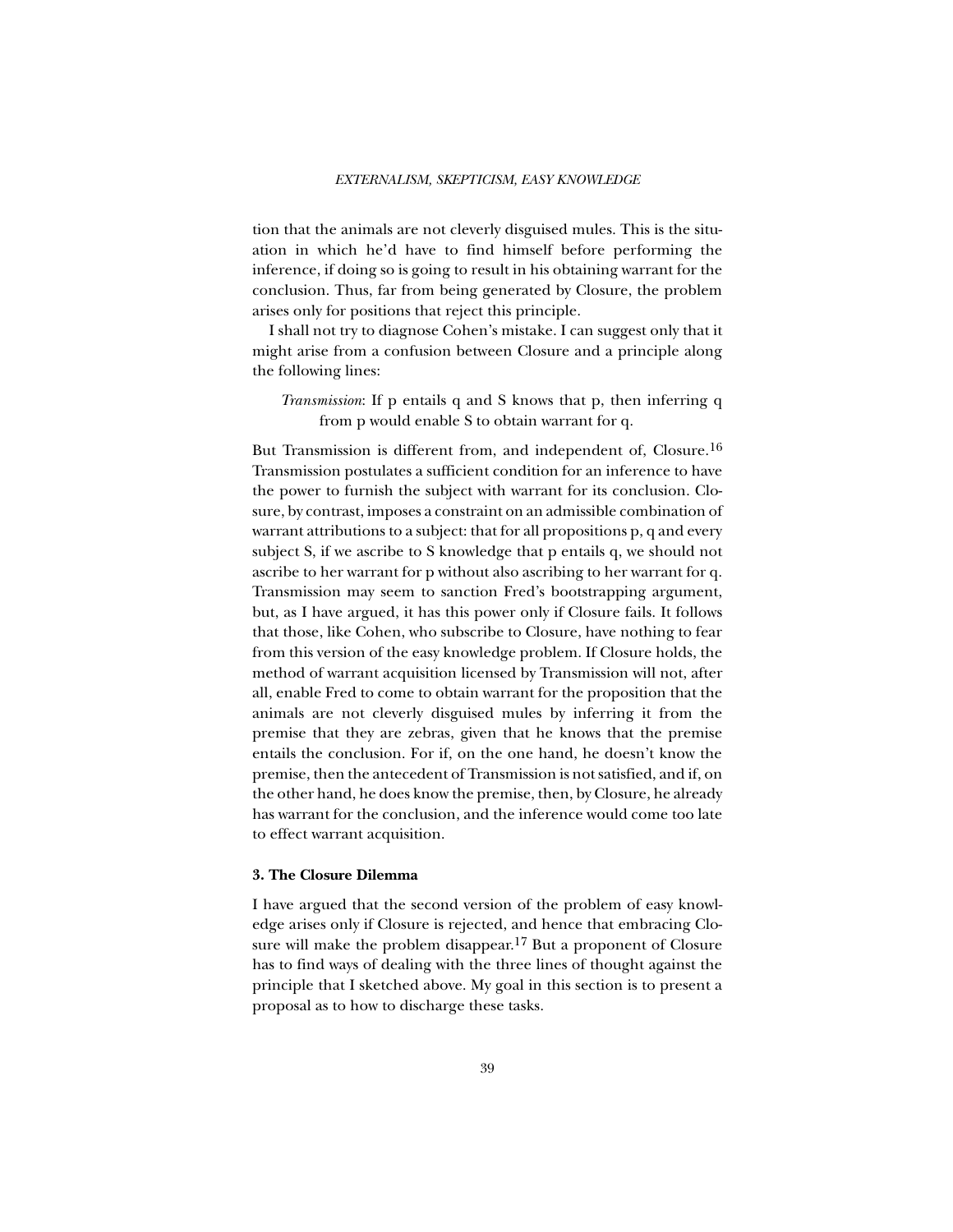Let's start with skepticism. If we accept Closure, my failure to know that I am not an incorporeal victim of an evil demon will entail that I don't know that I have a broken fingernail either. Hence the only way open for the proponent of Closure to resist the conclusion is to contest the skeptic's claim that I don't know that I am not an incorporeal victim of an evil demon. How does the skeptic defend this premise? In my informal presentation of the argument above, the claim that I don't know that I am not an incorporeal victim of an evil demon was supported on the grounds that my evidence for this proposition is bound to exhibit a feature that renders it inadequate. The precise construal of this disabling feature is a delicate issue. Broadly speaking, the idea is that my evidence for a proposition p will be inadequate if it is such that it would exhibit a certain shortcoming if p were false. The problem for the skeptic is to find a shortcoming that would be exhibited by my evidence for p if p were false and entails that my evidence is inadequate, even if p is true. Here I propose to waive these difficulties, since the strategy that I am going to present for dealing with the argument will not depend on whether the skeptic can find a satisfactory solution to this problem. I am going to construe the skeptical reasoning using one of the most plausible proposals as to which disabling feature invalidates my evidence against the evil-demon hypothesis—namely, that it relies on information that I can obtain only from sources that would be unreliable if I were an incorporeal victim of an evil demon. However, nothing will turn on this particular choice of feature.

On this construal, the skeptical reasoning will involve a premise asserting that my evidence is bound to exhibit the disabling feature:

A All my evidence for the proposition that I am not an incorporeal victim of an evil demon relies on information that I can obtain only from sources that would be unreliable if I were an incorporeal victim of an evil demon.

It will also involve a premise asserting that the presence of this feature will invalidate my evidence:

NC My evidence for a proposition p cannot be adequate if it relies on information that I can obtain only from sources that would be unreliable if p were false.

Clearly A and NC entail:

B I don't have adequate evidence for the proposition that I am not an incorporeal victim of an evil demon.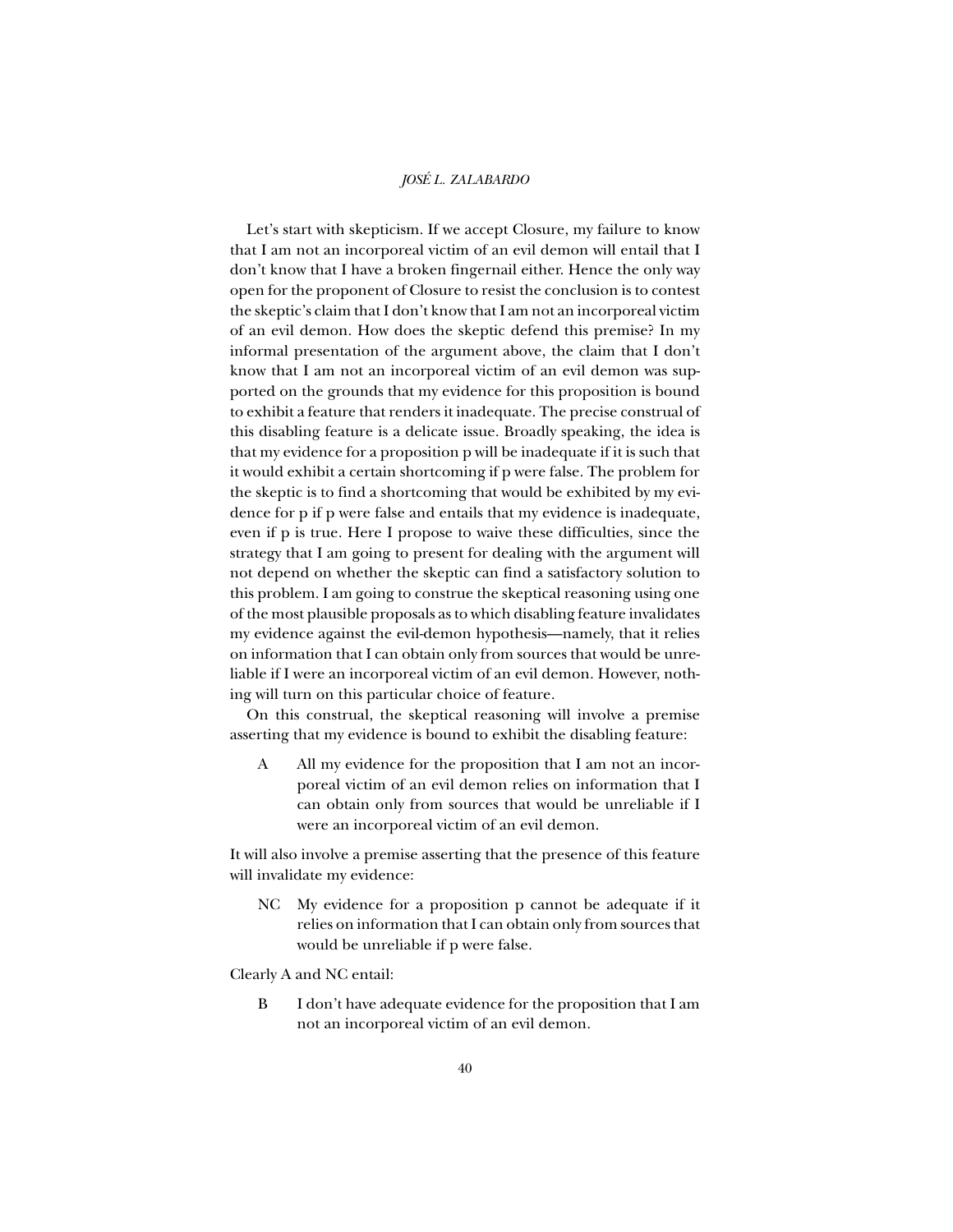But this is not quite the conclusion that the skeptic needs. The skeptic needs to establish the claim:

C I don't know that I am not an incorporeal victim of an evil demon.

But to progress from B to C, the skeptic needs to invoke an additional premise, which I shall label *Evidential Constraint on Knowledge* (EC):

EC In order to know that p, a subject needs to have adequate evidence for p.18

Without invoking the Evidential Constraint, the skeptic cannot derive C from B, and without C she cannot contrapose on the Closure Principle to mount a widespread challenge to our claims to knowledge. Even with Closure in place, the rejection of the Evidential Constraint would block the skeptical argument.

Hence the proponent of Closure has an alternative strategy for resisting the skeptical argument, provided that she is prepared to give up the Evidential Constraint. This is indeed a familiar strategy for dealing with this brand of skepticism—one that is commonly associated with externalism, since externalist accounts of knowledge typically license counterexamples to the Evidential Constraint. Vogel provides a very clear presentation of how the reliabilist could avail herself of this strategy (Vogel uses the term *justification* where I use *evidence*, and the label *Justification Condition* for the principle I'm calling *Evidential Constraint*):

According to a very familiar line of skeptical argument, I have no justification for believing that I am not a thoroughly deceived brain in a vat, and consequently fail to know that I am not. Since I fail to know that I am not thoroughly deceived in this way, I have no knowledge of the external world. A reliabilist, or anyone else who rejects the justification condition, will balk at the first step. She may concede that I have no justification for believing that I am not a brain in a vat. Unless knowledge requires justification, however, it does not follow that I fail to know that I am not a brain in a vat, and the skeptical argument is blocked.19

These considerations suggest that the skeptical argument that invokes the Closure Principle can be resisted by advocates of the principle, provided that they are prepared to give up the Evidential Constraint. I shall not try to argue here that the Evidential Constraint should be rejected. Instead I am going to assume that the principle is false, and my defense of the approach that I am articulating will rest on this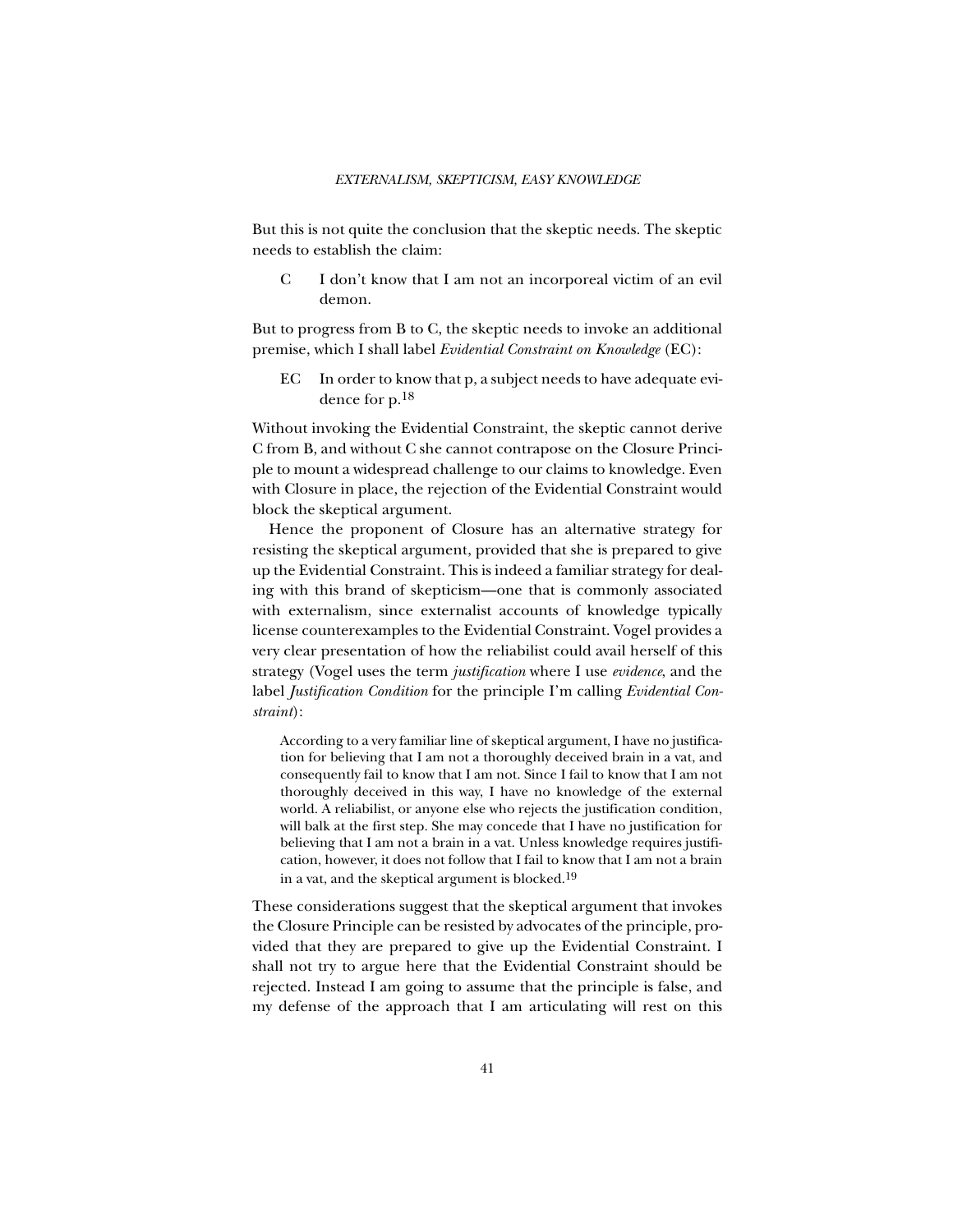assumption.20 Hence my target audience will be restricted to those who are prepared to countenance the rejection of the Evidential Constraint. This still leaves me with a sizeable audience, since, as we have just seen, externalist epistemologists reject the constraint.

Let me now turn to the second line of reasoning against Closure that I sketched above, according to which the principle is in conflict with some of our intuitions concerning the ascription of knowledge. I want to suggest that the rejection of the Evidential Constraint also holds the key for dealing with the type of case that has been adduced in support of this objection to Closure. I think the point will become obvious if we look at the passage in which Dretske defends his claim that the zebra case constitutes a counterexample to Closure:

[T]hink a moment about what reasons you have, what evidence you can produce in favor of this claim. The evidence you *had* for thinking them zebras has been effectively neutralized, since it does not count toward their *not* being mules cleverly disguised to look like zebras. Have you checked with the zoo authorities? Did you examine the animals close enough to detect such a fraud? You might do this, of course, but in most cases you do nothing of the kind. You have some general uniformities on which you rely, regularities to which you give expression by such remarks as, "That isn't very likely" or "Why should the zoo authorities do that?" Granted, the hypothesis (if we may call it that) is not very plausible, given what we know about people and zoos. But the question here is not whether this alternative is plausible, not whether it is more or less plausible than that there are real zebras in the pen, but whether *you know* that this alternative hypothesis is false. I don't think you do. In this I agree with the skeptic.21

It is plain that Dretske's case for the claim that you don't know that the animals are not cleverly disguised mules is based on the contention that you don't have adequate evidence for this proposition. Hence the argument will be blocked as soon as we abandon the Evidential Constraint. Then we can concede to Dretske that intuition dictates that you can know that the animals are zebras even though you have hardly any evidence for the proposition that they are not cleverly disguised mules, while refusing to treat the case as a counterexample to Closure. For in the absence of the Evidential Constraint, your lack of evidence is compatible with your knowing that they are not cleverly disguised mules.22

Let me now consider briefly the third argument against Closure, which seeks to undermine the principle on the grounds that it is incompatible with a tracking account of warrant. It seems to me that the incompatibility is undeniable, and hence that insofar as tracking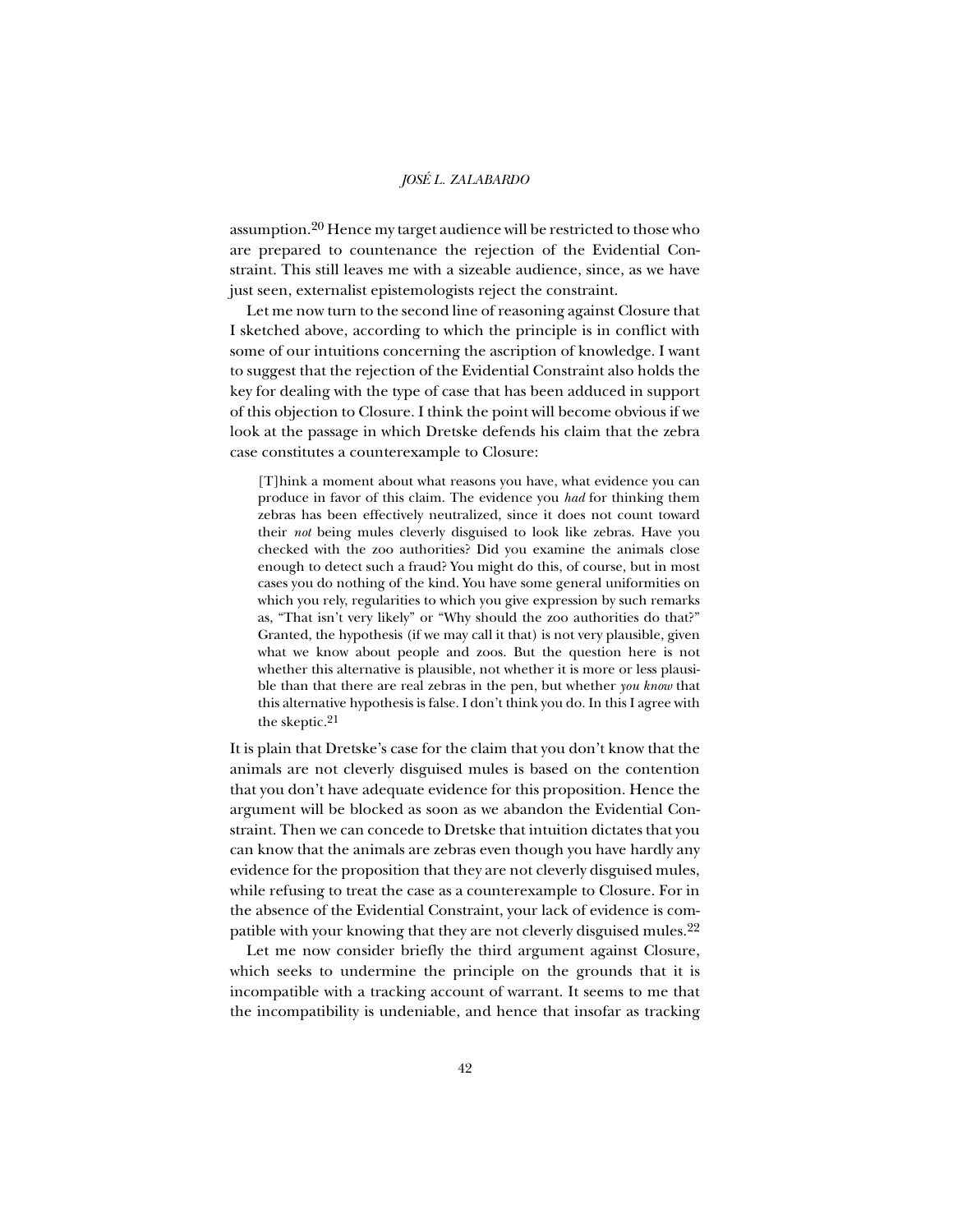accounts are independently motivated, we will have reasons for abandoning the Closure Principle. Hence the approach that I am advocating will hold little appeal for those who are committed to tracking accounts. However, for those who are prepared to keep an open mind, incompatibility works both ways, and many nowadays have come to regard the independent plausibility of the Closure Principle as a powerful argument against tracking accounts. Notice that the connection between Closure and the problem of easy knowledge provides further support for this position. Given that tracking accounts are incompatible with Closure, and that the rejection of Closure generates the problem of easy knowledge, for proponents of tracking accounts the problem of easy knowledge is inescapable.

#### **4. Evidence and Warrant**

Abandoning the Evidential Constraint amounts to rejecting a blanket demand for adequate evidence as a necessary condition for warrant. This rejection is perfectly compatible with the thought that there are circumstances in which warrant does require adequate evidence—or, more generally, that the amount and quality of the evidence that is required for warrant will vary from case to case. I shall not try to provide here a comprehensive account of the factors that determine how good our evidence for a proposition would have to be before it can be said that the proposition has warrant for us. I only want to single out one factor that seems to me to play a major role in fixing the evidence threshold for warrant. In the case of a true contingent proposition, the factor that I have in mind is how different things would have to be in order for the proposition to be false.<sup>23</sup> My claim is that the following principle will have to be an important ingredient of a correct account of how evidence is connected with warrant:

EW The quality of the evidence that a subject has to have for a true contingent proposition p in order to have warrant for p is, ceteris paribus, inversely proportional to how different things would have to be in order for p to be false.  $24$ 

I shall not try to provide support for EW, although I don't think it would be hard to argue that our intuitive ascriptions of warrant follow this pattern.25 I want to concentrate instead on how this principle, if correct, would affect our discussion of closure skepticism.

If we applied EW to Dretske's zebra example, it would explain why Fred needs very little by way of evidence for the proposition that the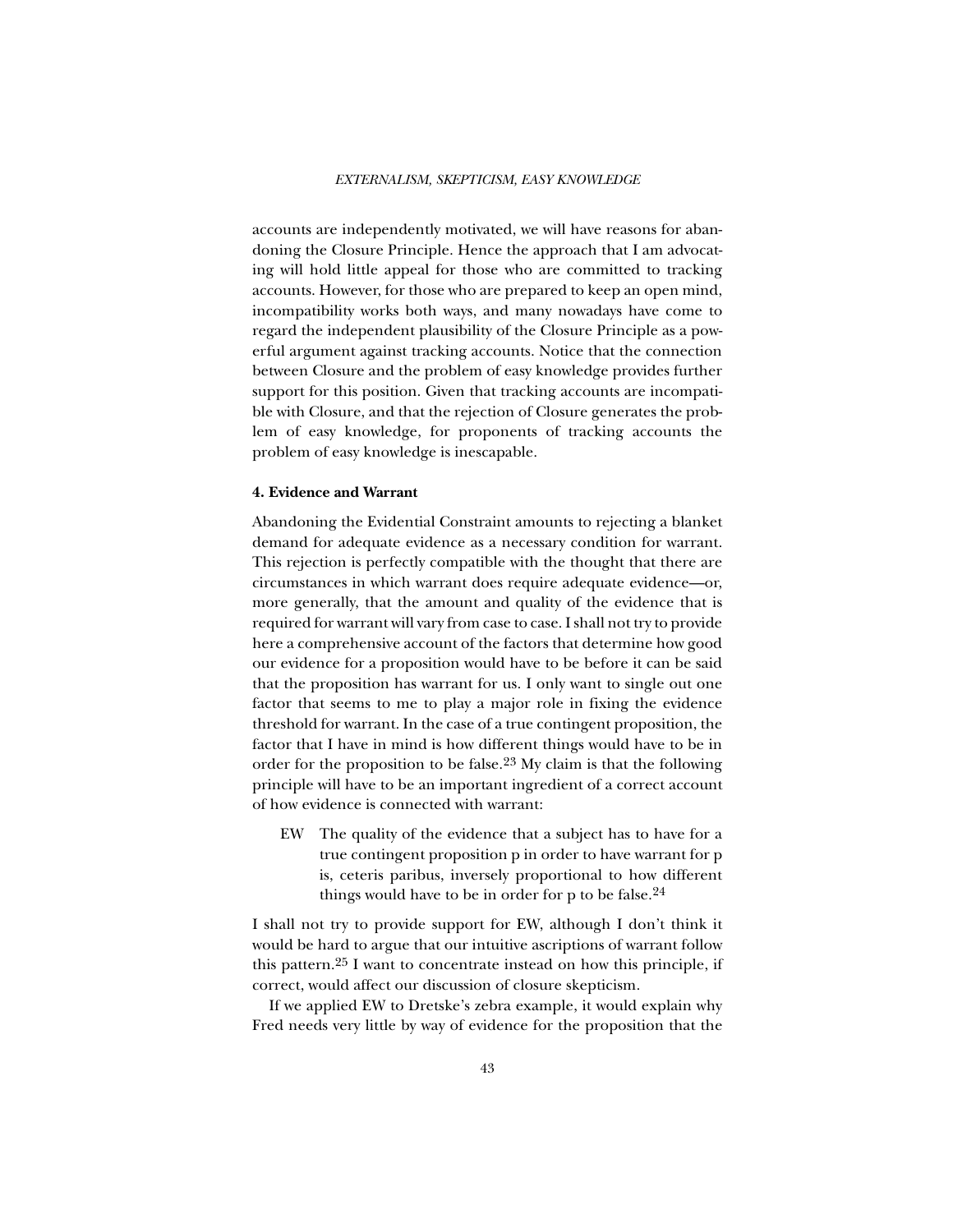animals in the zebra enclosure are not cleverly disguised mules in order to count as knowing this. This is so because things would have to be very different from what they actually are in order for the animals to be cleverly disguised mules. For this reason, the poor quality of Fred's evidence doesn't undermine the claim that he knows. Consequently, the claim that he knows that the animals are zebras cannot be attacked on the basis of his lack of adequate evidence, even with Closure in place.

If things didn't have to be so different in order for the proposition to be false, we would have a different situation. Suppose, for example, that Fred encounters the display labeled 'zebra enclosure', not in the zoo, but in an exhibition of British conceptual art. Then even if the zebra-looking animals he sees are real zebras, things wouldn't have to be all that different for them to be cleverly disguised mules. Hence, by EW, in order to know that the animals are not cleverly disguised mules, Fred would have to satisfy a higher threshold of evidence. If he didn't pass this test, he would not know that the animals are not cleverly disguised mules, and hence, by Closure, he wouldn't know that they are zebras either, even if, as it happens, that's what they are.

Notice that the limited extent to which the EW connects evidence with knowledge is much less than what the skeptic would need to rescue her argument. If the world is, by and large, as we take it to be, then my being an incorporeal victim of an evil demon would require things to be very different from how they are—vastly more different than they would have to be for the animals Fred is looking at to be mules. Hence, according to EW, if our conception of the world is broadly correct, knowing that I am not an incorporeal victim of an evil demon will not require having nonnegligible evidence for this proposition. I could know with little or no evidence, and hence the skeptical argument would still not go through.

Of course, our conception of the world could be radically wrong, and things might not need to be all that different in order for me to be an incorporeal victim of an evil demon.26 In this case, EW will not protect my warrant for the proposition that this is not what I am from my lack of adequate evidence for it. $27$  But I think we can concede this point to the skeptic without allowing her to rescue her argument. If the skeptic convinced me that my conception of the world is wrong in treating the evil demon hypothesis as far-fetched, I would conclude from this that I have no warrant for the proposition that I am not an incorporeal victim of an evil demon, and hence, by Closure, that I have no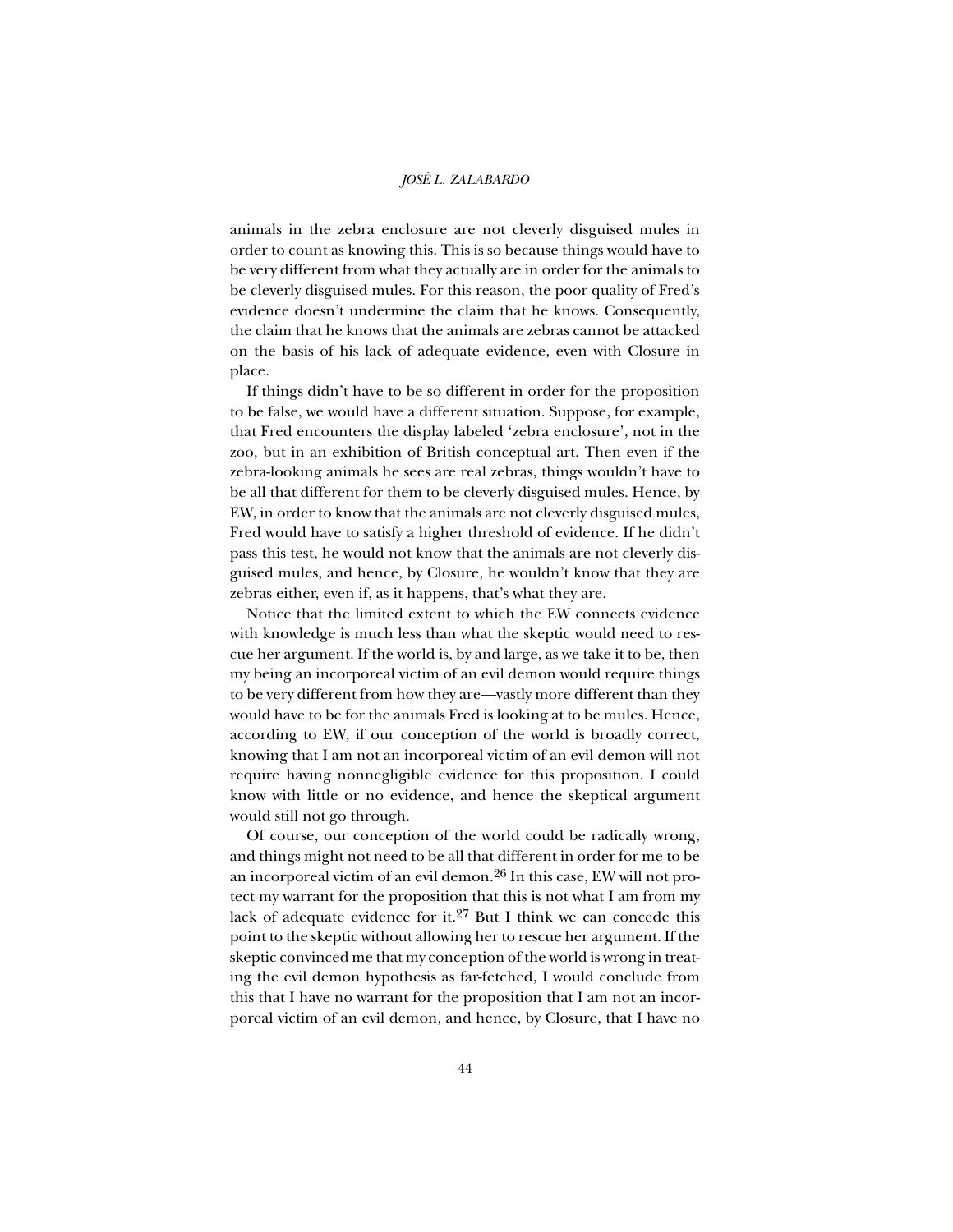warrant for any other proposition of which I know that it entails that the evil-demon hypothesis is false. But pursuing this line is well beyond the skeptic's resources. The skeptic never claimed to have an argument for the claim that the actual world is not radically different from how the evil-demon hypothesis portrays it—only an argument to show that I don't know that the hypothesis doesn't obtain. We are conceding that if she had the former she would have the latter, but since she doesn't claim to have the former, we are not conceding that she has the latter. Abandoning the Evidential Constraint defuses the skeptical argument, even after the link between evidence and warrant is partially restored by EW.

# **5. The Criterion**

With respect to the dilemma generated by Closure, I have advocated a position that preempts the problem of easy knowledge by endorsing the principle, and seeks to solve the ensuing skeptical difficulties by abandoning the Evidential Constraint. In this section, I am going to apply the same approach to the dilemma generated by WR.

Thus the first ingredient of the approach will be to deal with the problem of bootstrapping by endorsing WR. With WR in place, under no circumstances will a piece of bootstrapping allow a subject to acquire warrant for the proposition that one of her belief sources is reliable. For in order for an argument to have this effect, the subject's belief in each of its premises has to be warranted. If the argument is a piece of bootstrapping, this warrant will have resulted from the beliefs being formed with the belief source in question. But this requires that the belief source be a knowledge source, and this entails, by WR, that the proposition that the belief source is reliable has warrant for the subject. Therefore a necessary condition for a bootstrapping argument to confer warrant on its conclusion for the subject will be satisfied only if the conclusion already has warrant for the subject. Hence the argument will never allow the subject to obtain warrant for its conclusion.

We can illustrate the situation by looking at Roxanne's case. If, on the one hand, forming beliefs about the contents of her petrol tank by looking at the gauge is a knowledge source for her, then, by WR, the proposition that this belief source is reliable has warrant for her, and a bootstrapping argument can't result in her acquiring warrant for this proposition. If, on the other hand, this belief source is not a knowledge source, the premises of a bootstrapping argument for its reliability will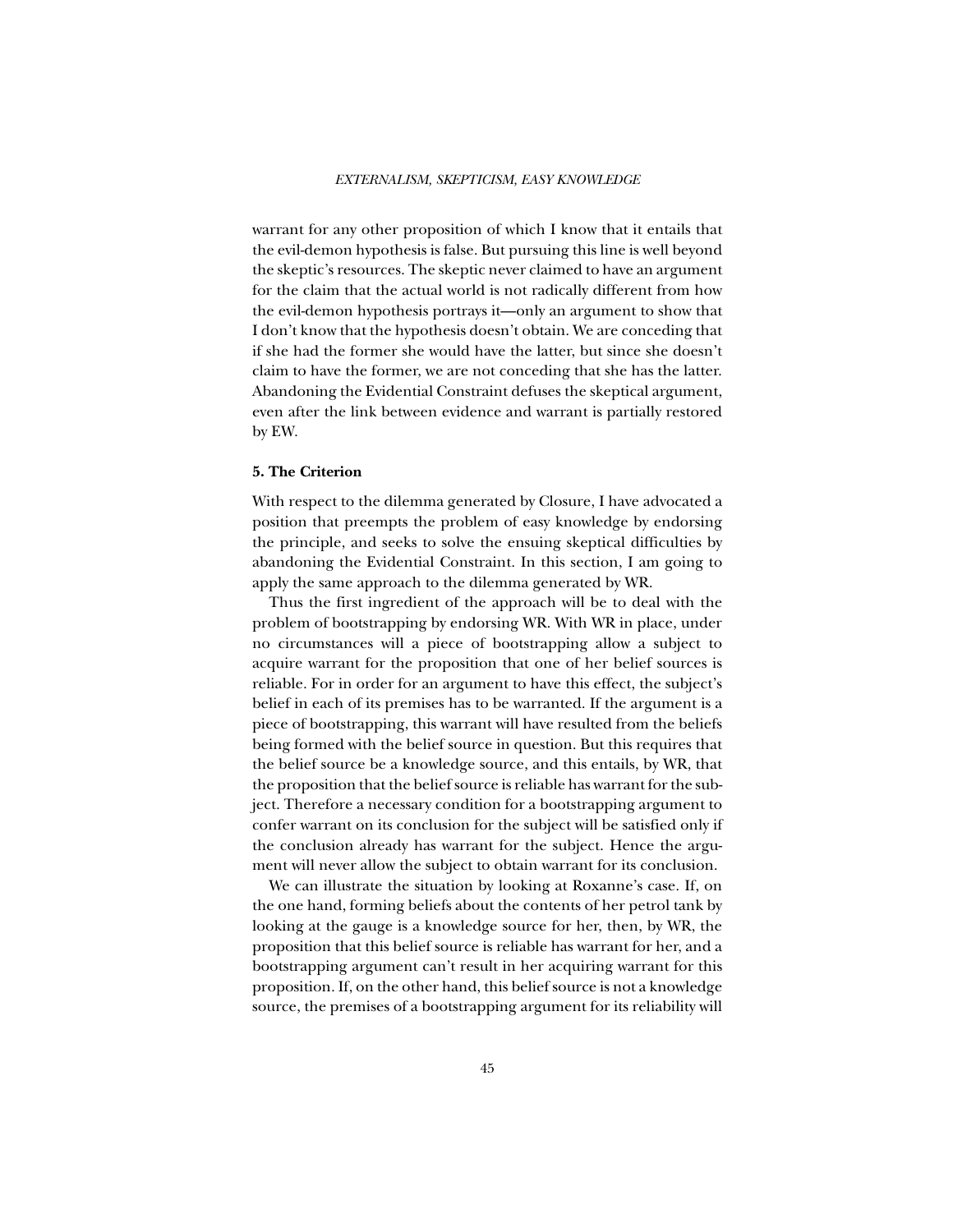lack warrant, and hence, once again, the argument will fail to lead to the conclusion acquiring warrant for her.28

It should come as no surprise that my approach makes the problem of easy knowledge disappear, since it is universally accepted that the problem arises from the rejection of WR. What stands in the way of this solution are the formidable difficulties that we seem to confront if we accept WR. In the remainder of this section, I am going to focus on the first of the three problems that I sketched in section 1. I am going to articulate a proposal as to how to deal with the problem of the criterion without abandoning WR.

First of all, we need a more precise formulation of the skeptical reasoning. The argument seeks to undermine the status of a belief source as a knowledge source by challenging the possibility of warrant for the corresponding reliability claim. Hence WR is a crucial premise in the argument:

WR A belief source is a knowledge source only if the proposition that the source is reliable has warrant for the subject.

The possibility of warrant for reliability claims is questioned by reference to the evidence that we can obtain for them. Hence the argument needs to invoke, as in the closure-based skeptical reasoning, a principle connecting warrant and adequate evidence, but in this case the connection has to be assumed only for reliability claims:

ECR In order for a reliability claim to have warrant for a subject, she has to have adequate evidence for it.

To impugn our evidence for a reliability claim, the argument invokes the following principle:

NCR My evidence for the proposition that belief source S is reliable cannot be adequate if it relies on information that I can obtain only from S.29

These principles do not generate a problem when the reliability of a belief source can be supported by evidence that doesn't violate NCR evidence that doesn't involve information that I can obtain only from the source in question. To complete the skeptical reasoning with respect to a specific belief source, we need to invoke an additional premise to the effect that its reliability cannot be supported by evidence that satisfies NCR. Thus, for example, in the case of sense perception, we would need the following principle: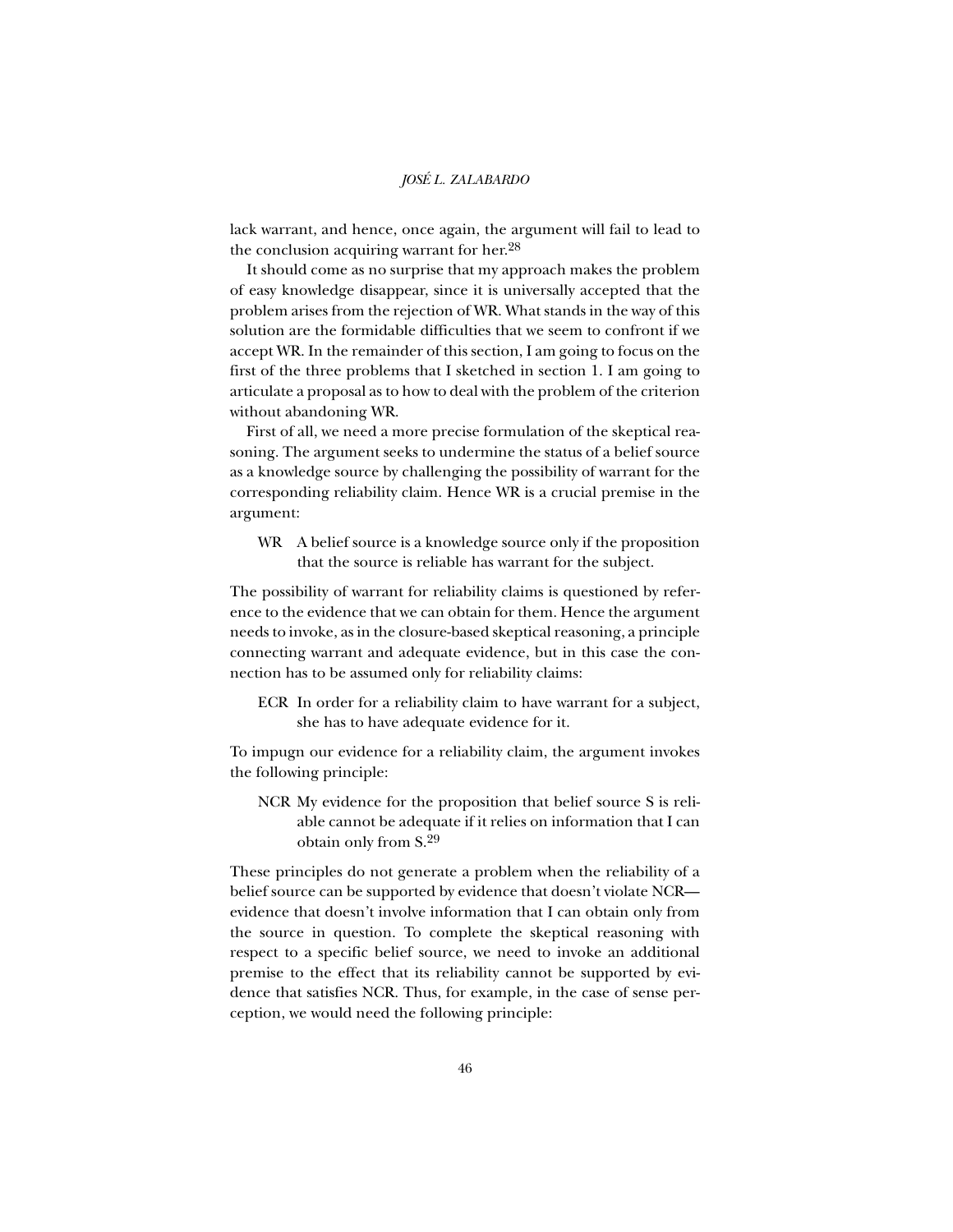SP All the evidence that I can gather for the reliability of sense perception relies on information that I can obtain only from sense perception.30

With these four premises in place, the conclusion that sense perception is not a knowledge source follows unproblematically.31

As I mentioned above, nowadays the dominant strategy for avoiding this conclusion is to abandon WR. This protects the status of a belief source as a knowledge source from any argument purporting to establish that the subject cannot obtain warrant for the proposition that the source is reliable. However, as we have seen, the price of this maneuver is that one must then treat bootstrapping as a legitimate method for obtaining warrant for this proposition.

The alternative strategy for dealing with the problem of the criterion that I am going to recommend consists in rejecting ECR.32 It should be clear that if we abandoned ECR, the skeptical argument could no longer be run. Then we could concede to the skeptic that adequate evidence for the reliability of one of our basic belief sources is not to be had, but resist the further conclusion that the proposition that the source is reliable cannot have warrant for us. In this way, we could protect the status of our basic belief sources as knowledge sources from the skeptical reasoning without abandoning WR.33

But can ECR be abandoned? Obviously, abandoning ECR is not an option for advocates of EC, the principle that adequate evidence is a necessary condition for knowledge of *any* proposition, since ECR follows from EC as a special case. If ECR were endorsed only by advocates of EC, I could end my discussion of the problem of the criterion here, since I am working on the assumption that EC is false. However, this is not the situation. ECR has found support among some of the most eloquent critics of EC. The principle is explicitly endorsed by William Alston, in the course of his seminal defense of the legitimacy of bootstrapping as a procedure for acquiring knowledge of reliability principles. It has also been advocated by James Van Cleve, another early advocate of the legitimacy of bootstrapping.34

Both authors defend ECR on similar grounds. Alston presents his defense in the following passage:

What alternatives are there to justification by adequate reasons? Even if we are justified in accepting propositions that seem self-evident to us, that would not seem to apply here. Any tendency to suppose (I) [the claim that sense perception is reliable] to be self-evident can be put down to a confusion between self-evidence and being strongly inclined to accept the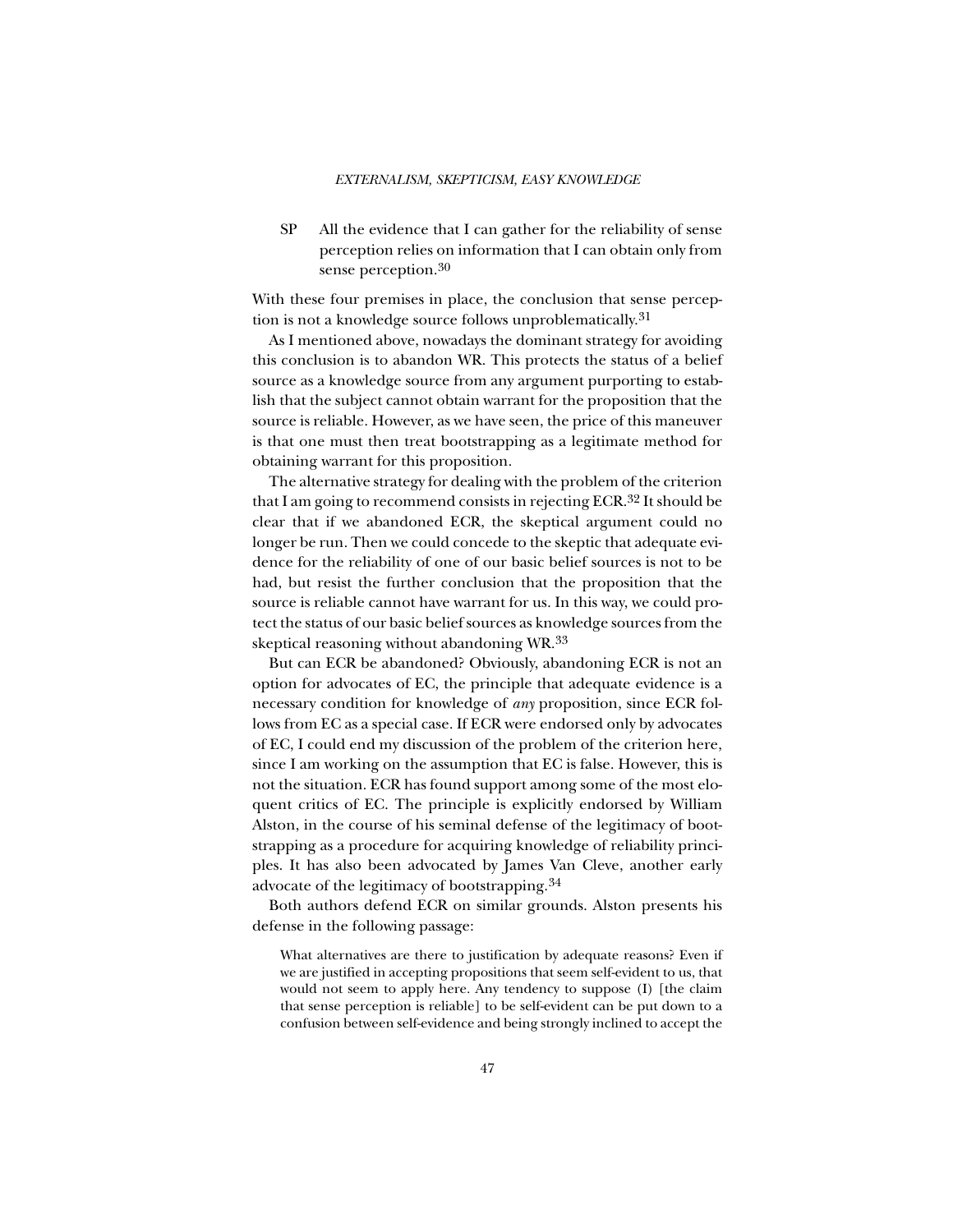proposition without question. It does not seem at all plausible to take it to be the sort of proposition that one cannot believe without its being true, or justified. Moreover, whereas propositions about one's own current conscious states, e.g., are plausibly regarded as "self-warranted," (I) is not plausibly so taken. Nor does it appear to enjoy any of the other forms of "direct" justification.35

A similar reasoning appears to be at work in Van Cleve's recent defense of ECR:

Principles affirming the reliability of our faculties are both *contingent* and *general*. For me, it is hard to see how a principle combining these features can be basic—at least if basic propositions comprise only those that are somehow immediately evident or obvious.36

Both authors explicitly accept the possibility of warrant in the absence of adequate reasons, thus distancing themselves from EC. Nevertheless, they refrain from taking the further step of rejecting ECR, on the grounds that the other ways in which a proposition might acquire warrant for a subject are not suitable in the specific case of reliability principles. They both consider similar alternatives—"self-evidence" and "self-warrant" in Alston's version of the argument, and "immediate evidence" or "obviousness" in Van Cleve's. They appear to have in mind the form of noninferential warrant contemplated by traditional foundationalism, to which I shall loosely refer as *givenist warrant*.37

I think we can agree with Alston and Van Cleve that even if one accepts the possibility of givenist warrant in general, it would be utterly implausible to suggest that reliability principles can obtain warrant for a subject in this way. But, like every argument by elimination, this one will work only if the options that are ruled out exhaust the range of possibilities. And at this point the Alston-Van Cleve argument for ECR is open to attack. Their reasoning could be resisted by any philosopher who accepts forms of warrant other than inferential and givenist warrant. This camp includes a large number of contemporary epistemologists, for whom a subject can come to have warrant for a proposition as a result of the instantiation of a natural property that constitutes a sufficient condition for warrant that can't be reduced to the inferential or givenist model.38 Let me refer to this kind of warrant as *naturalistic warrant*, and to those who are prepared to countenance the possibility of naturalistic warrant as *naturalists*. I shall not try to argue here that there are alternatives to inferential and givenist warrant, or that naturalistic warrant should be counted among them. Instead, I shall adopt the same attitude as with regard to EC, introducing as an assumption of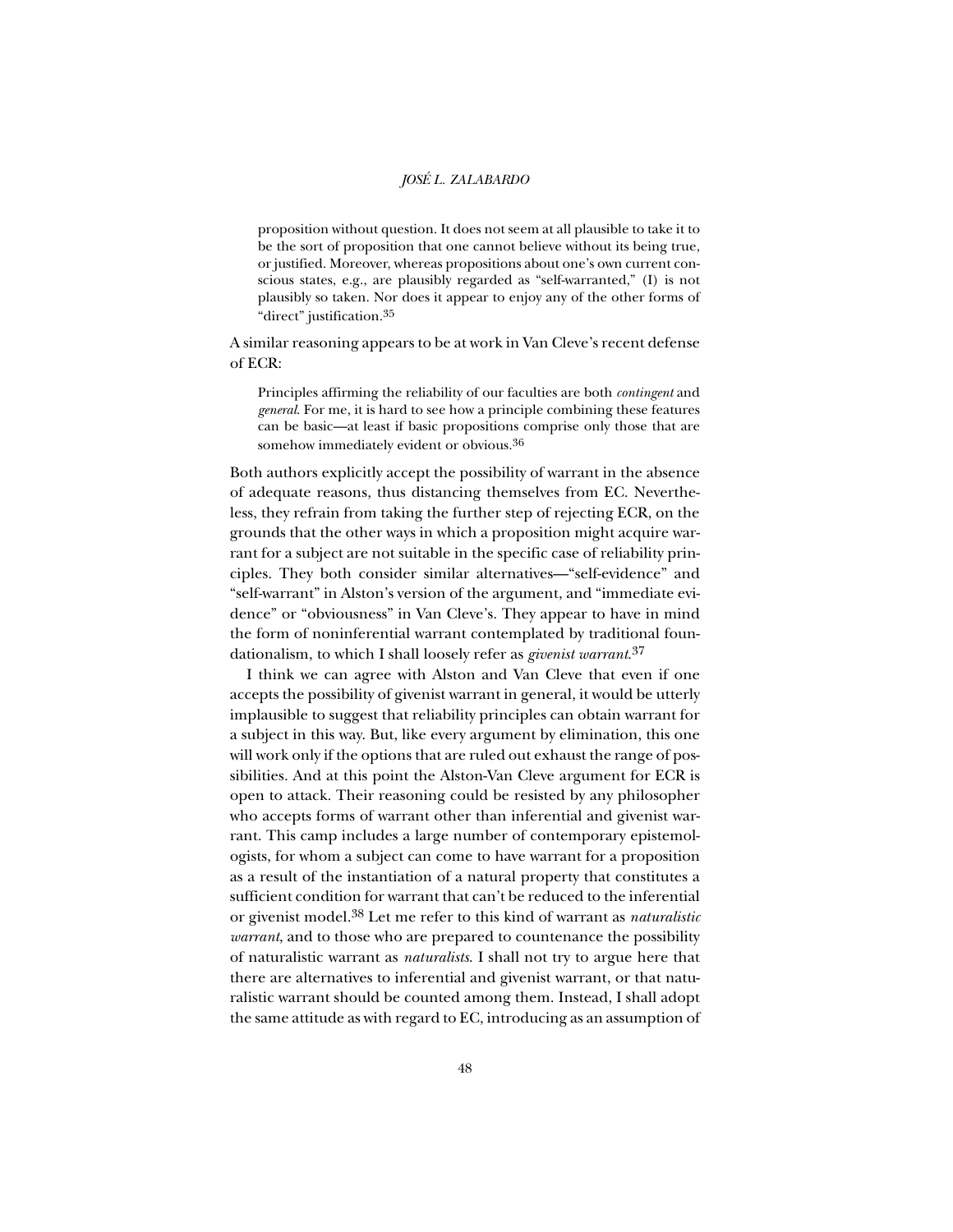my subsequent discussion the claim that naturalistic warrant is a genuine possibility. Hence for the remainder, my audience will be restricted to naturalistic epistemologists. My goal will be to convince them of the virtues of my approach. For the naturalist, ECR is not supported by the Alston-Van Cleve elimination argument, since it does not contemplate the possibility that reliability principles obtain warrant for a subject according to the naturalistic model.39 Hence, unless an argument is provided to show that naturalistic warrant is not suitable for reliability principles, it is open to the naturalist to reject ECR, and hence to embrace WR without falling prey to the problem of the criterion.

### **6. Intuitions**

Let me consider now the second family of obstacles to the adoption of WR. It has been argued that principles along the lines of WR should be rejected on the grounds that they are in conflict with our intuitions concerning warrant. There are cases, the thought goes, in which we would want to say that a belief source is a knowledge source even though the subject does not know that the source is reliable. Proponents of this line of thought have sought to elicit this intuition with two main kinds of case. In this section, I am going to argue that neither type of case can be used to undermine the position that I am advocating.

The first type of case that I want to consider involves cognizers that seem perfectly capable of acquiring knowledge with their belief sources but lack the conceptual sophistication that would be required for forming reliability beliefs. Nonhuman animals and human infants can be claimed to fall in this category, but even among adult humans the requisite conceptual sophistication is surely much less widespread than is sometimes assumed. Forming a reliability belief requires possessing concepts such as *belief source* and *reliability*, which cannot be expected to figure in most people's conceptual repertoires, but it would seem wrong to make knowledge the exclusive preserve of the intellectual elite who have these concepts at their disposal.40

It seems to me that these intuitions are perfectly sound. I want to say that by using his sensory devices, my one-year-old son can come to know that there is someone at the door, and I have no problem according the same treatment to my dog.<sup>41</sup> But my son, let alone my dog, can't form the belief that his sensory devices are reliable, for lack of the requisite concepts. It should be clear, however, that these intuitions don't put the slightest pressure on WR. They certainly undermine the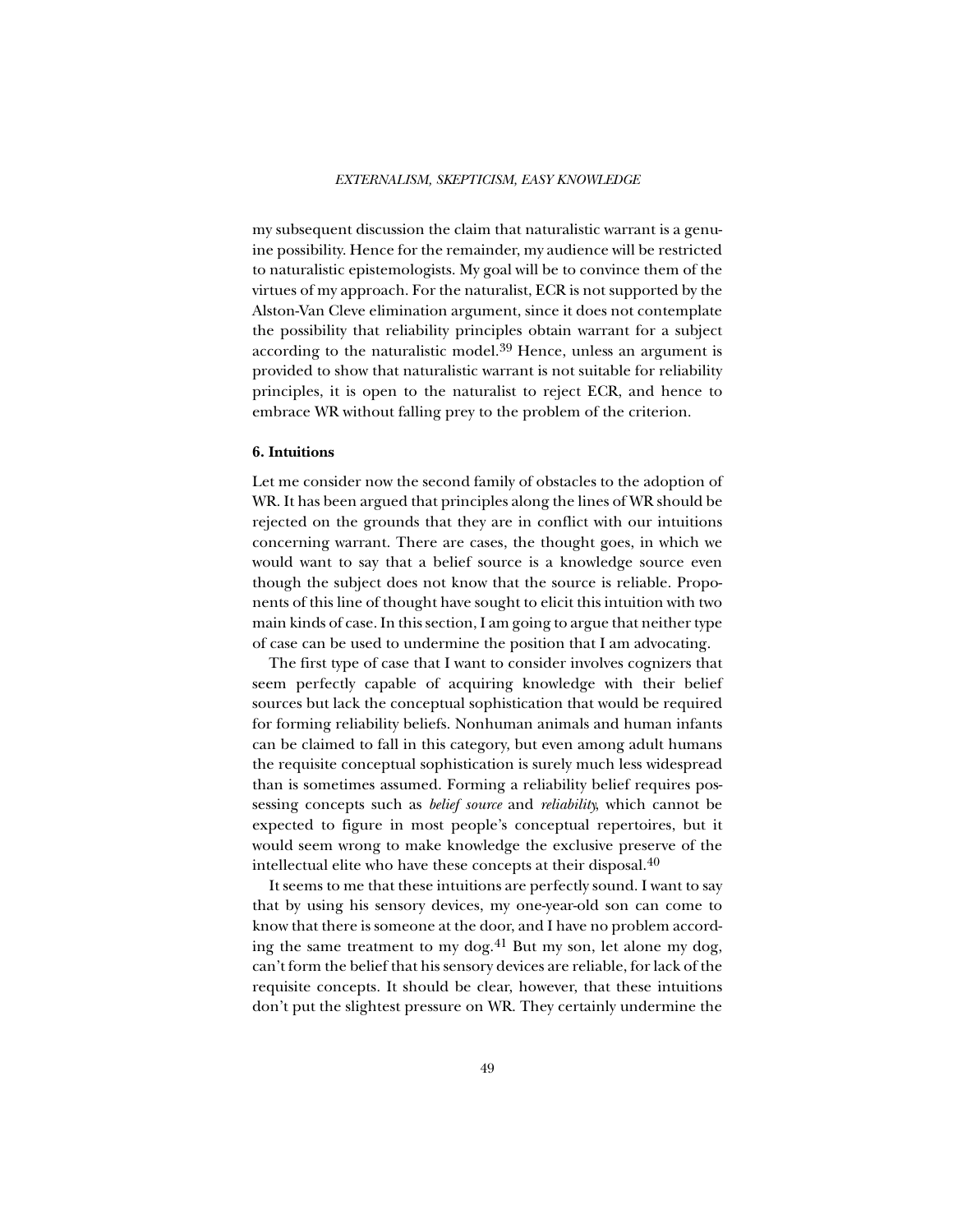stronger principle that in order for a belief source to be a source of knowledge, the subject needs to *know* that the source is reliable. The reason is that, since knowing that p requires believing that p, the fact that neither my son nor my dog can believe that his sensory devices are reliable entails that they can't know it either. And then this principle would force us to accept that their sensory devices can't be knowledge sources. But none of this applies to WR. Having warrant for the proposition that p, unlike knowing that p, does not require believing that p. Hence the observation that my son and my dog can't form the belief that their sensory devices are reliable is perfectly compatible with the hypothesis that this proposition has warrant for them.42 Our intuitions regarding these cases put no pressure on WR.

The second kind of case that I want to consider involves subjects that seem intuitively capable of acquiring knowledge with a belief source, even though they have no evidence for its reliability. This type of situation is clearly exemplified by the case that Vogel borrows from Michael Williams to introduce his discussion of bootstrapping:

Williams describes himself driving a car with a working, highly reliable gas gauge. Williams does not know, however, that the gauge is reliable. Let us stipulate that he has never checked it, he has never been told anything about its reliability, and he does not even have any background information as to whether gauges like his are likely to be working. He never takes any special steps to see whether the gauge is going up or down when it ought to be. Rather, without giving the matter a second thought, Williams simply goes by what the gauge says.<sup>43</sup>

Notice how Vogel supports the claim that Williams doesn't know that the gauge is reliable. He is drawing this conclusion from the stipulation that Williams has no evidence for the reliability of the gauge. This suggests that accepting the intuition that "going by what the gauge says" can be a knowledge source for Williams would not force us to abandon WR. All we would have to accept is that a belief source can be a knowledge source when the subject lacks adequate evidence for its reliability. But this admission would put pressure on WR only in the presence of ECR, and so far we haven't found any reason why the naturalist should subscribe to this principle.

Hence, of the two main types of case that have been invoked to exhibit a conflict between principles along the lines of WR and our intuitions, we have found that one poses no threat to WR, while to show that the other exhibits a conflict requires invoking a principle, ECR, which the naturalist can be expected to reject. Therefore, for the nat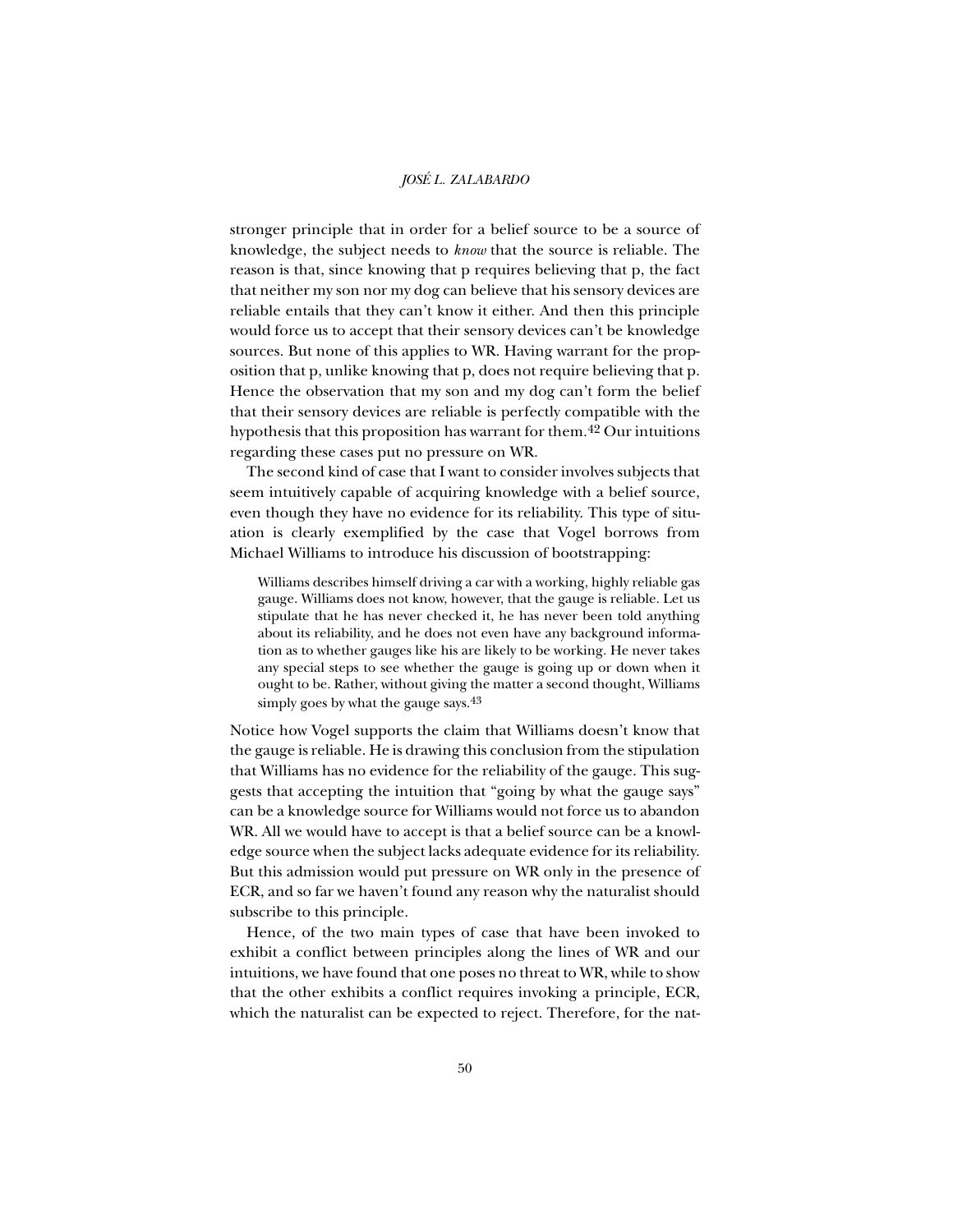uralist, neither type of case reveals a conflict between WR and our intuitions.

# **7. WR and Reliabilism**

I turn now to the third family of considerations against the adoption of WR that I want to discuss. So far I have argued that the naturalist should not be discouraged from adopting the principle either by the problem of the criterion or by our intuitions concerning when a belief source can be a knowledge source. It may seem, however, that for those naturalists who subscribe to a reliabilist account of warrant, embracing WR is still not an option, since WR appears to be incompatible with reliabilism. My goal in this section is to raise some questions for this line of thought.

Reliabilism, in its strongest form, postulates necessary and sufficient conditions for a belief to have warrant. It will be useful for our purposes to subdivide the issue of the compatibility of reliabilism with WR into two separate questions—namely, whether WR is incompatible with the sufficient conditions for warrant postulated by reliabilism and whether it is incompatible with the necessary conditions for warrant postulated by reliabilism.

Let me look first at the question concerning reliabilist sufficient conditions. We can frame the issue in terms of a simple logical point. The claim that S is a sufficient condition for a state of affairs X imposes very precise limits on what can count as a necessary condition for X—N can be a necessary condition for X only if S is sufficient for N.

Now, since WR expresses a necessary condition for a belief source to be a knowledge source, we can derive from this logical point a criterion for when a sufficient condition for a belief source to be a knowledge source is compatible with WR:

WR\* S can be a sufficient condition for a belief source to be a knowledge source only if S is a sufficient condition for the subject's having warrant for the proposition that the source is reliable.

The claim I am making is that a sufficient condition for a belief source to be a knowledge source is compatible with WR just in case it satisfies the criterion expressed by WR\*. This is hardly surprising, since WR\* is in fact equivalent to WR.

We can now use WR<sup>\*</sup> to assess the compatibility between reliabilism and WR. Clearly, a reliabilist sufficient condition for warrant can be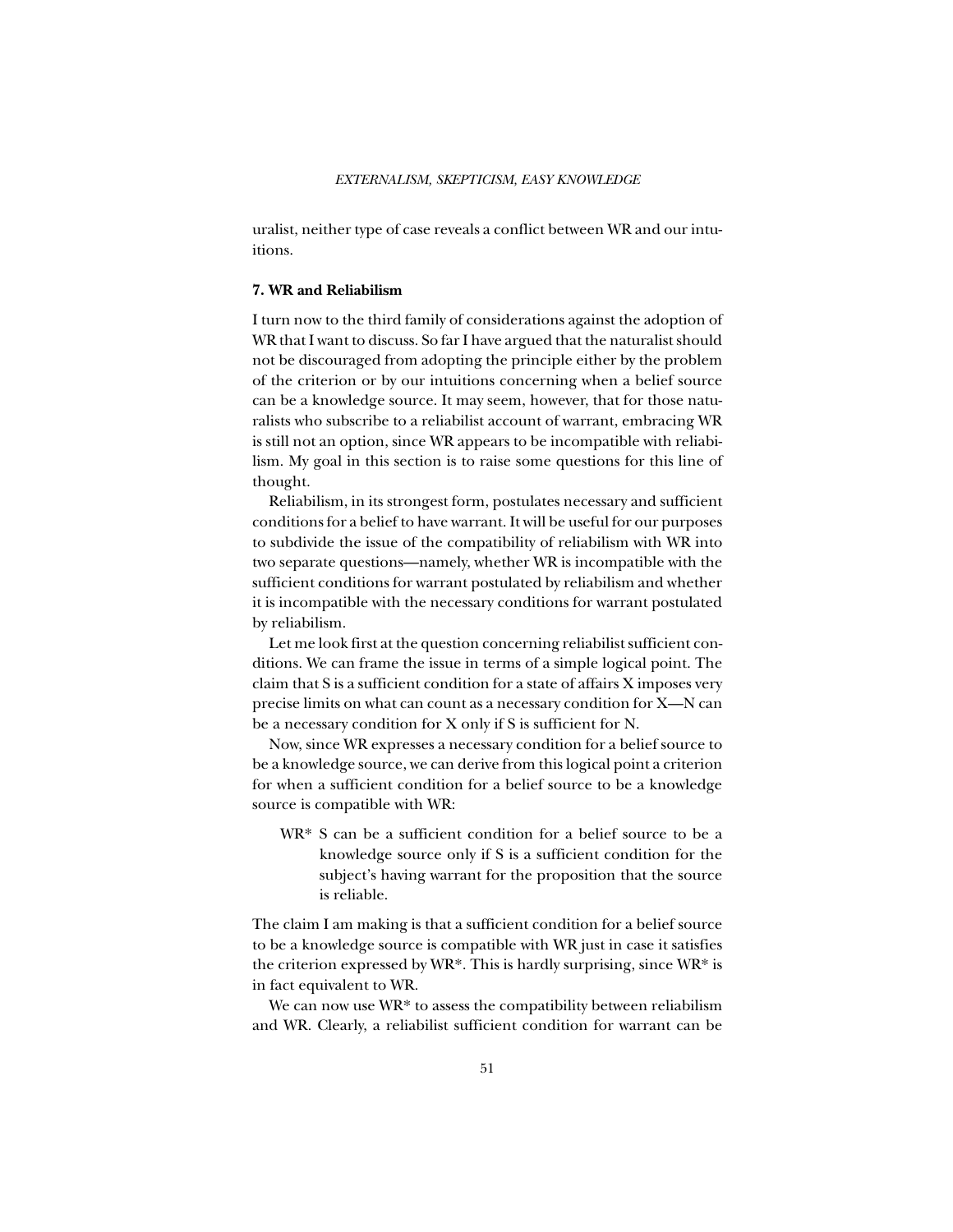expected to entail a sufficient condition for a belief source to be a knowledge source. A reliabilist sufficient condition for warrant can be expressed in terms of the following schema:

RS If a belief has been formed with a belief source that is reliable and satisfies conditions C, then the belief has warrant.

It follows from a claim of this form that the reliability of a belief source and its satisfying the C-conditions are jointly sufficient for the belief source to be a knowledge source. Hence, in light of WR\*, it follows that a reliabilist sufficient condition for warrant will be compatible with WR just in case, for any belief source that satisfies the C-conditions, its reliability is sufficient for the proposition that the source is reliable to have warrant for the subject.

Clearly, any hopes that a reliabilist account of warrant will be compatible with WR will rest on what it treats as the C-conditions in the schema RS. To see this, notice that the unrestricted claim that a subject has warrant for the proposition that a belief source is reliable whenever the source is in fact reliable would be utterly counterintuitive.44 I want to suggest, however, that when we look at the specific conditions under which reliabilists take reliable formation to be sufficient for warrant, the case for incompatibility starts to appear rather weak. I shall concentrate on the version of reliabilism put forward by Alvin Goldman.<sup>45</sup>

Central to Goldman's reliabilist account of knowledge and justification is a contrast between two types of belief sources: "basic psychological processes, on the one hand, and various sorts of algorithms, heuristics or learnable methodologies, on the other."46 He refers to the former as processes and the latter as methods. Let's consider the situation concerning each of these types of belief source.

For beliefs that have been formed with a method, Goldman explicitly declares the reliability of the method insufficient for warrant. In order for such a belief to have warrant, in addition, the method needs to have been acquired (or sustained) by a reliable second-order process, that is, one that has a high ratio of reliable methods among the methods it generates.47 Hence in the instance of RS that expresses Goldman's version of reliabilism, the C-conditions will include a clause to the effect that if the source is a method, it will have been acquired or sustained by a reliable second-order process.<sup>48</sup>

I want to suggest that this feature of the account significantly weakens the intuitive plausibility of the claim that reliabilism is incompatible with WR. The most obvious cases where we wouldn't want to say that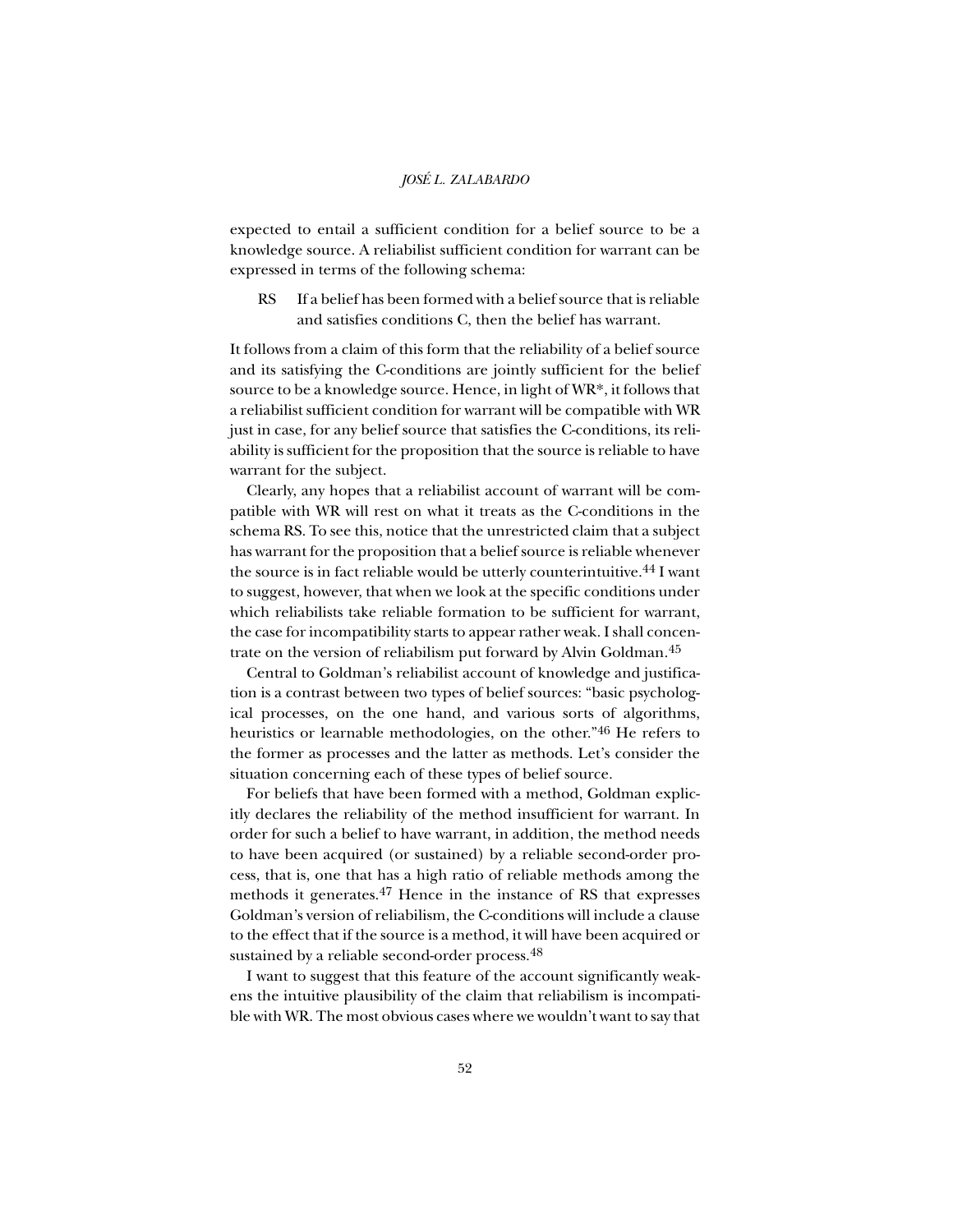the reliability of a source confers warrant for the subject on the proposition that the source is reliable are cases in which the source has been more or less randomly adopted by the subject. The example that Goldman uses in this connection will illustrate the point:

[S]uppose our friend Humperdink has attended a series of talks on mathematics by a certain Elmer Fraud. These talks are not under the auspices of any certified educational institution, and Humperdink has been warned that Fraud has no credentials in mathematics. Humperdink hears Fraud enunciate numerous principles and algorithms, almost all of them defective. Nonetheless, being a complete novice—and a gullible one at that—Humperdink blindly accepts and applies them all. In one case, however, Fraud happens to teach a perfectly correct algorithm. Humperdink internalizes this one along with the others, and applies it to a relevant class of problems.49

In this kind of case, intuition is firmly set against the idea that the subject has warrant for the proposition that the belief source is reliable, even if the source is, as a matter of fact, reliable. Hence it would be hard to defend the compatibility of WR with a version of reliabilism that treated a belief source in these circumstances as a knowledge source. But Goldman's version of reliabilism doesn't face this problem. The second-order process requirement is introduced, precisely, to rule out these belief sources as knowledge sources. On Goldman's account, Humperdink's internalized correct algorithm is not a knowledge source, even though it is reliable, because it was acquired with an unreliable second-order process. Therefore, the intuition that the proposition that the algorithm is reliable has no warrant for Humperdink lends no support to the claim that Goldman's reliabilism is incompatible with WR. I shall not try to consider in detail how the point generalizes. I want only to suggest that when a belief source has been acquired with a reliable second-order process, the reliabilist should have no problem accepting the claim that the proposition that the source is reliable has warrant for the subject. And if this is so, the sufficient conditions postulated by Goldman's reliabilism for a method to count as a knowledge source are perfectly compatible with WR.

In the case of processes, the situation is very different. The additional conditions that a process has to satisfy in order to count as a knowledge source, on Goldman's account, are purely negative. So long as the subject's cognitive state at the time does not undermine the warrant she would otherwise have for the beliefs that she forms with a reliable process, the process will count as a knowledge source. This means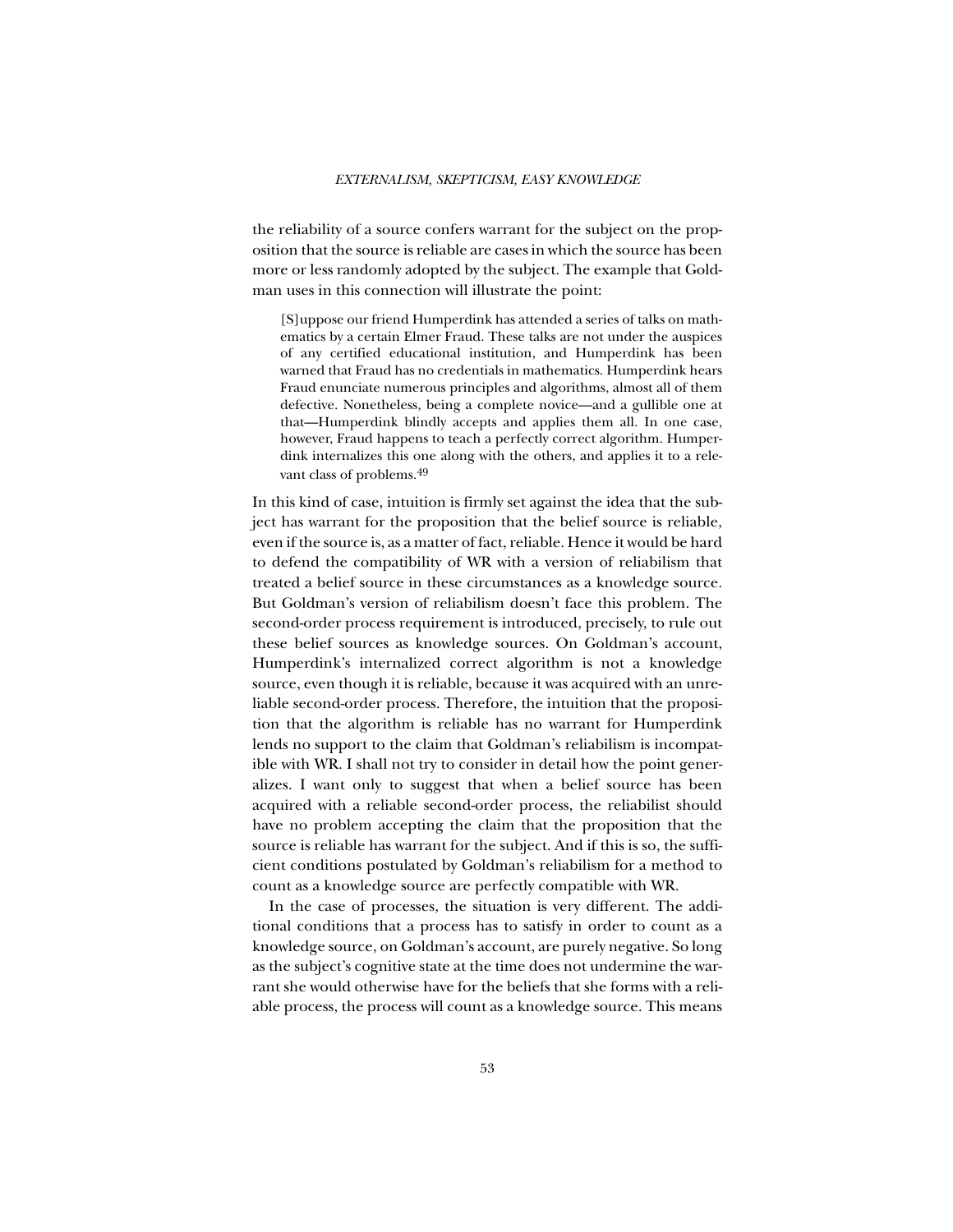that a proponent of Goldman's reliabilism who wants to subscribe to WR would have to accept that in many cases the reliability of a process is a sufficient condition for the proposition that the process is reliable to have warrant for the subject.

I want to suggest that the reliabilist should have no qualms about accepting this point. Notice that the reliabilist is prepared to sanction the subject's use of a reliable process by ascribing warrant to the beliefs that she forms with it. For the reliabilist, using the process is the right thing for the subject to do, from an epistemic point of view. Now, in some cases the trust that the subject places in the process by using it will crystallize into a belief in its reliability. It seems to me that the considerations that support the epistemic sanction that the reliabilist is prepared to extend to the subject's use of her process would in principle also support, in these cases, ascribing warrant to her belief in its reliability. And if this suggestion is correct, the reliabilist sufficient conditions for a process to be a source of knowledge will also be compatible with WR.

Let me now move on to considering the compatibility of WR with the necessary conditions for warrant postulated by reliabilism. Here we seem to face a more serious problem. According to reliabilism, reliable formation is a necessary condition for a belief to have warrant. This would apply, in particular, to a belief in the reliability of a belief source—if it hasn't been formed with a reliable source, then it doesn't have warrant. But WR appears to license counterexamples to this principle. Suppose that S is a reliable belief source that is a knowledge source. Then, according to WR, the proposition that S is reliable will have warrant for the subject, whether or not she believes this proposition. And if she does believe it, her belief will have the status of knowledge, whether or not it has been formed with a reliable source. If her belief in the reliability of S has not been formed with a reliable source, we will have a violation of the necessary condition for warrant imposed by reliabilism.

I think that we have now identified a genuine source of conflict between WR and reliabilism—but one that the reliabilist could easily avert. All that would be required is a slight weakening of the sufficient conditions for warrant postulated by the account—namely a provision to the effect that a belief source will not count as a knowledge source if the subject believes it to be reliable and this belief has not been formed with a reliable source.<sup>50</sup> Notice, first, that if this provision is introduced the conflict disappears, as the resulting account would no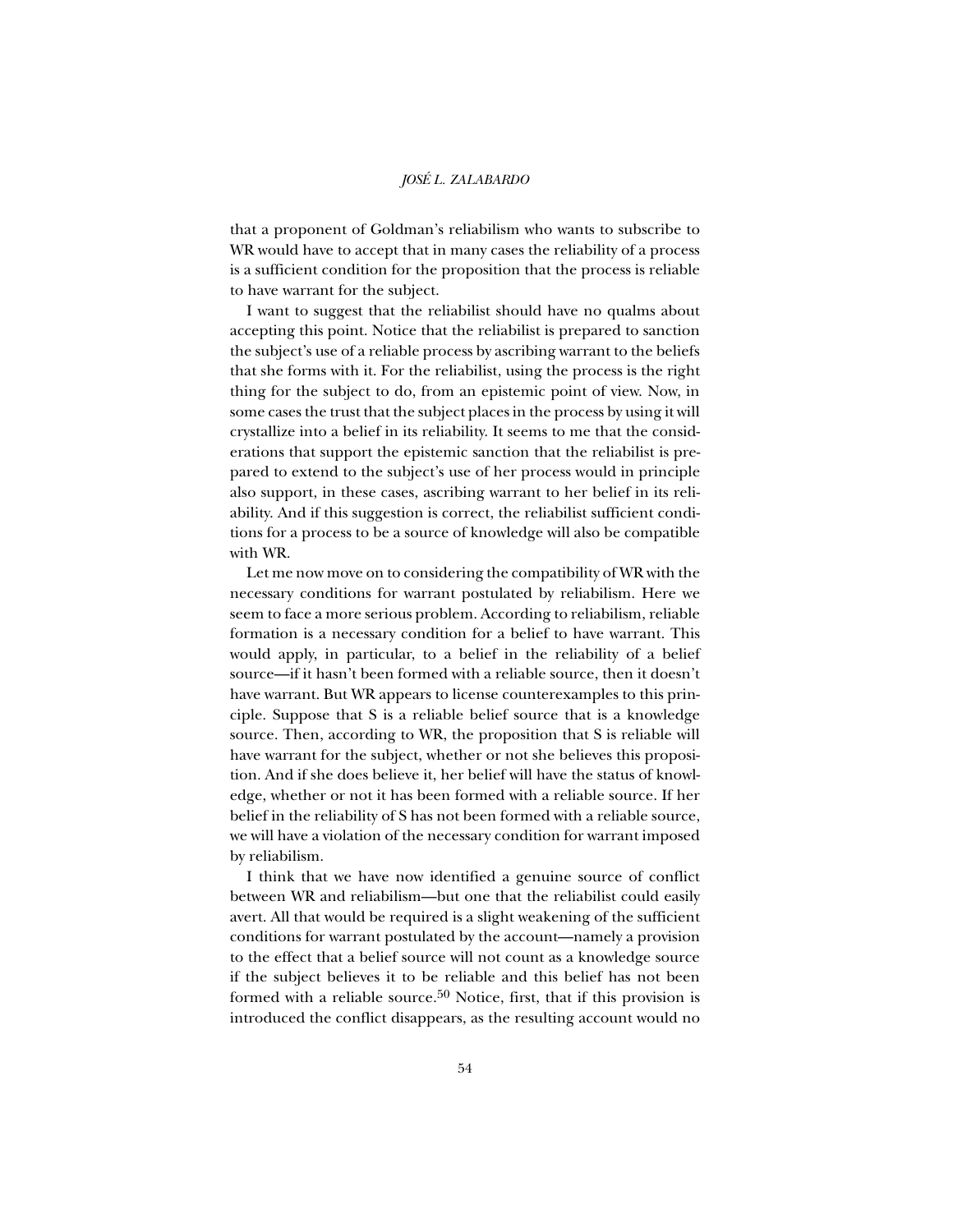longer force the proponent of WR to ascribe warrant to reliability beliefs that the account is committed to treating as unwarranted. Furthermore, the introduction of the provision can be defended from principles with indisputable reliabilist credentials. If we are prepared, with Goldman, to withhold the status of knowledge source from a belief source that has been acquired with an unreliable second-order process, we should have no problem with according the same treatment to a belief source when the subject's belief in its reliability has been formed with an unreliable source.

Let me now consider briefly another objection often leveled against the principle that a belief source has to be known to be reliable in order to count as a knowledge source. The thought is that the principle generates an infinite regress.51 The argument goes roughly as follows: if belief source S1 has to be known to be reliable in order to be a knowledge source, then the subject needs to have formed the belief that S1 is reliable with a belief source S2 that is a knowledge source. But this would require, in turn, that S2 is known to be reliable, and hence that the subject has formed the belief that S2 is reliable with a belief source S3 that is a knowledge source… I shall not try to provide a precise formulation of the argument, or consider how one might try to save from this attack the principle that a knowledge source has to be known to be reliable. I want to point out only that the objection doesn't apply to WR. Notice that WR doesn't require "an infinite hierarchy of reliability beliefs."52 In fact, WR doesn't require any reliability beliefs at all in order for a belief source to be a knowledge source. Warrant for a reliability proposition is required, but a regress of warranted reliability propositions is not generated either. For the warrant of the reliability proposition does not arise from the operation of a knowledge source, but from the satisfaction of the condition that bestows on the belief source the status of knowledge source. Hence WR does not generate the need for further warranted propositions.53

# **8. WR, Externalism and Naturalism**

I would like to end with two brief remarks about how the claims that I have defended affect the standard conception of the range of epistemological options. My first point concerns the contrast between internalist and externalist views in epistemology. I am going to focus on Van Cleve's construal of the contrast, although many others would construe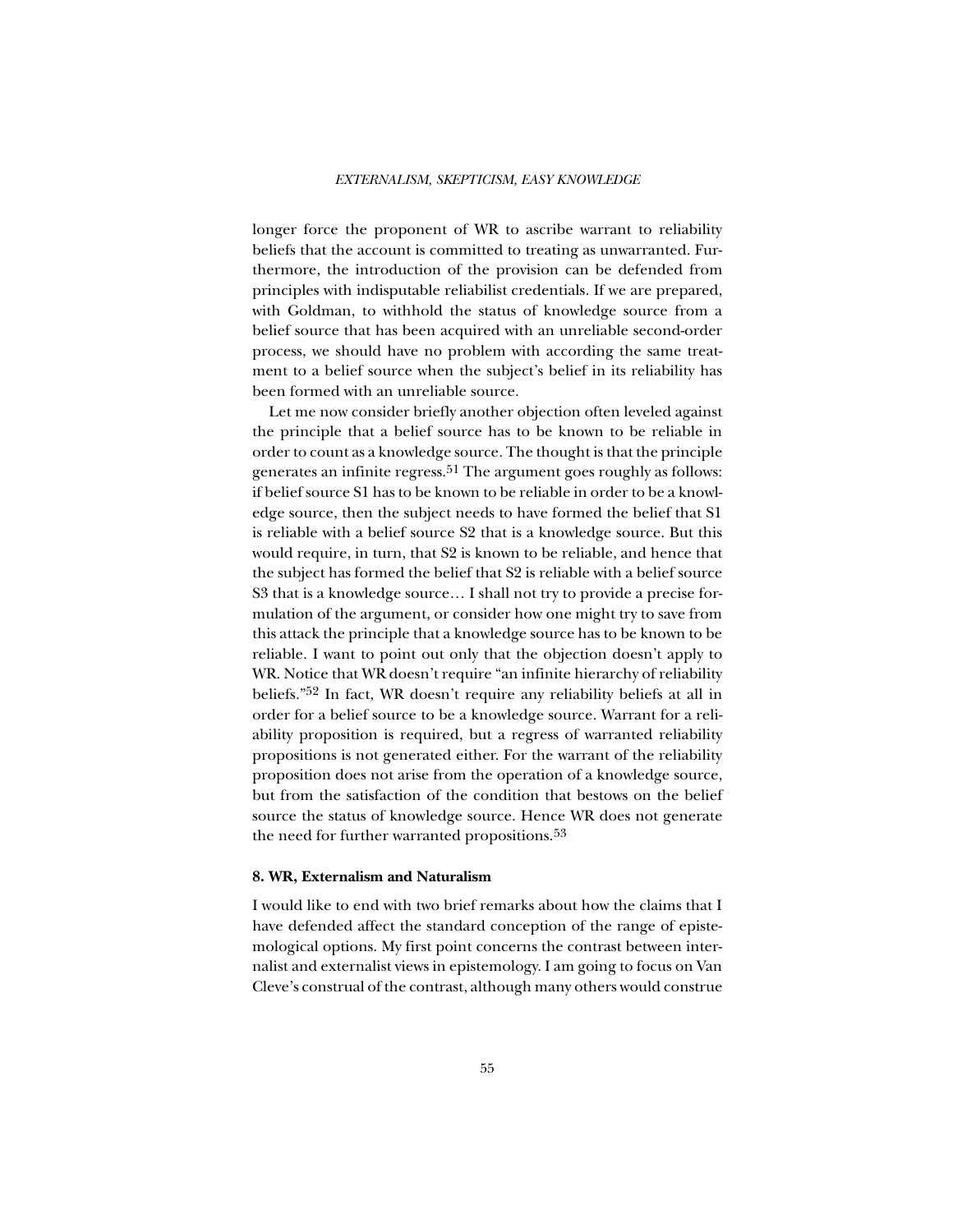it along the same lines. Van Cleve characterizes internalism in the following terms:

The core tenet of the internalist views is this: there is no first-order knowledge unless there is also higher-order knowledge with respect to the factors that make first-order knowledge possible.<sup>54</sup>

Externalist views are characterized accordingly by the rejection of this tenet. I argued in the preceding section that a minor modification of a standard version of reliabilism would render it compatible with WR. Hence it would be open to the reliabilist to adopt WR, thereby avoiding the problem of easy knowledge. The point I want to make is that this position would count as internalist in Van Cleve's taxonomy, since according to it, reliable belief formation makes knowledge possible only if there is higher-order knowledge (or at least higher-order warrant) with respect to this factor.<sup>55</sup> I am not going to discuss whether this is a satisfactory outcome. I simply want to point out that if this were correct, it would force us to abandon the standard conception of reliabilist accounts of warrant as fundamentally opposed to internalism. A reliabilist could embrace internalism without abandoning the central ingredients of her account of warrant.

The second point I want to make concerns the relationship between WR and naturalism. I think there is a widespread implicit assumption to the effect that acceptance of naturalistic warrant should be correlated with hostility towards higher-order requirements, such as WR that naturalists should reject these requirements. In light of our discussion of WR, it appears that in this particular case, the assumption gets things precisely the wrong way round. I have argued that the standard obstacles to the adoption of WR can be regarded as genuine only by those who reject the possibility of naturalistic warrant. Hence, far from being a consequence of naturalism, the rejection of WR can be supported only from an antinaturalist point of view.

#### *University College London*

### Notes

I am grateful to Mike Martin and an anonymous referee for the *Philosophical Review*. Their comments on an earlier draft led to substantial improvements. Thanks also to Mark Kalderon and Ross Ford.

1 I am leaving Gettier counterexamples out of the picture for the sake of simplicity, since they won't play any role in my discussion. I am not taking sides in the debate between those who think that a suitable account of warrant should handle these cases and those who think that they should be dealt with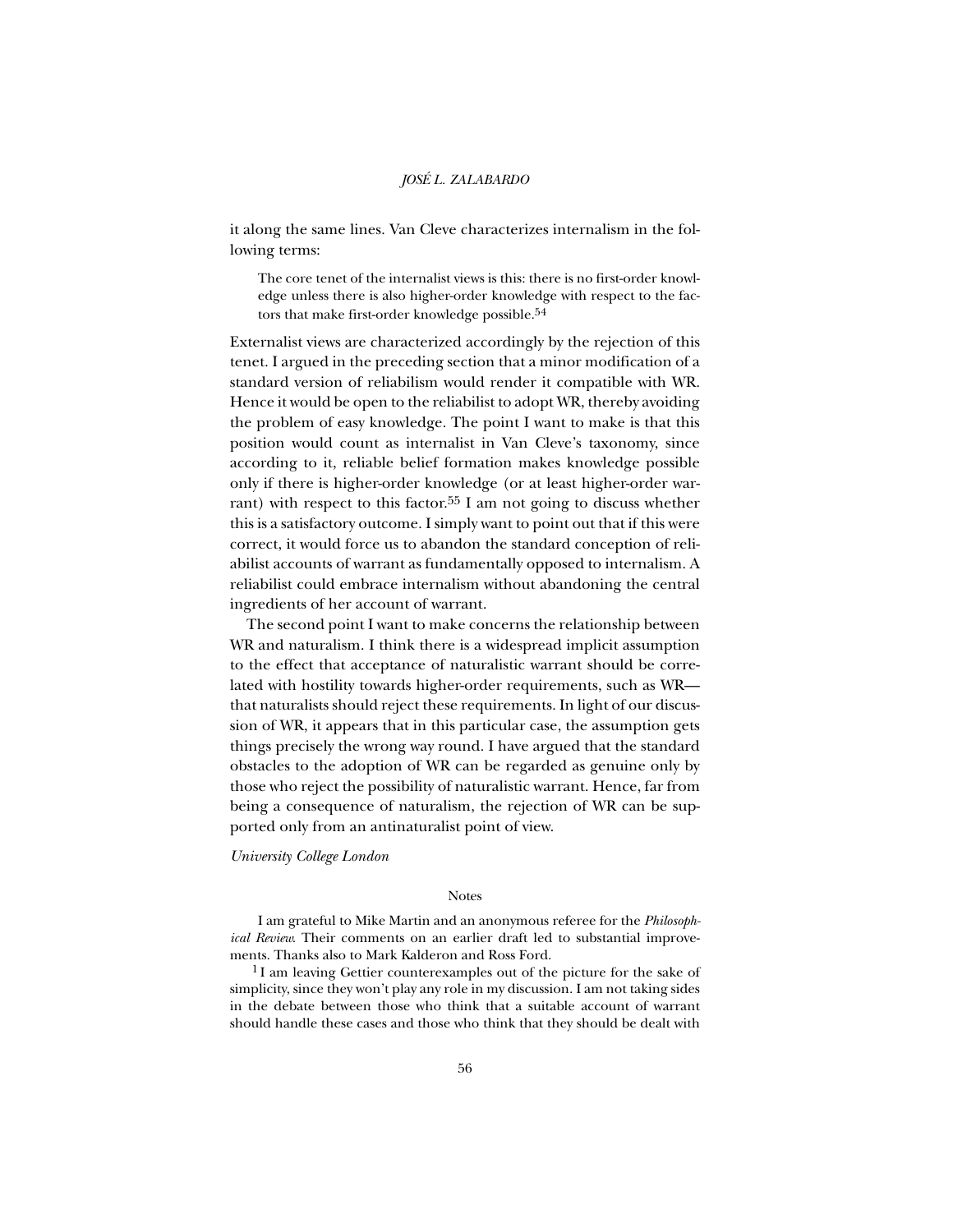### separately.

2 On the possibility of warrant without belief, See Alvin Goldman's distinction between ex ante and ex post warrant; Alvin I. Goldman, "What Is Justified Belief?" in *Justification and Knowledge*, ed. George S. Pappas (Dordrecht: Reidel, 1979), 1–23.

3 When S believes that p, I shall say that S's belief that p has warrant to express that p has warrant for S.

4 William Alston was the first to point out that abandoning a principle along the lines of WR would have this kind of consequence. See William P. Alston, "Epistemic Circularity," *Philosophical Studies* 47 (1986): 1–28. Similar ideas were presented by James Van Cleve in his discussion of the Cartesian circle. See James Van Cleve, "Foundationalism, Epistemic Principles, and the Cartesian Circle," *Philosophical Review* 88 (1979): 55–91.

5 See Jonathan Vogel, "Reliabilism Leveled," *Journal of Philosophy* 97 (2000): 602–23.

6 For recent defenses of this view, see Richard Fumerton, *Metaepistemology and Skepticism* (Lanham, Md.: Rowman and Littlefield, 1995); Vogel, "Reliabilism Leveled"; Stewart Cohen, "Basic Knowledge and the Problem of Easy Knowledge," *Philosophy and Phenomenological Research* 65 (2002): 309–29.

7 For a recent defense of this line, see James Van Cleve, "Is Knowledge Easy—or Impossible? Externalism as the Only Alternative to Skepticism," in *The Skeptics: Contemporary Essays*, ed. Steven Luper (Aldershot, Hampshire: Ashgate, 2003), 45–59.

8 See Sextus Empiricus, *Outlines of Pyrrhonism*, trans. R. G. Bury (Buffalo, N.Y.: Prometheus Books, 1990), 2.85. Roderick Chisholm has used the same label to refer to a related but importantly different problem. See Roderick M. Chisholm, *The Problem of the Criterion* (Milwaukee: Marquette University Press, 1973).

9 William Alston pioneered this line of attack against the principles that he called *higher-level requirements*. See, for example, William P. Alston, "What's Wrong with Immediate Knowledge?" *Synthese* 55 (1983): 73–95.

 $10$ The incompatibility of reliabilism with the principle that knowledge sources have to be known to be reliable is highlighted by Vogel and Van Cleve. See Vogel, "Reliabilism Leveled," 606–9, Van Cleve, "Is Knowledge Easy—or Impossible?" 46.

11 See Cohen, "Basic Knowledge and the Problem of Easy Knowledge."

<sup>12</sup> This strategy was advocated by Fred Dretske and Robert Nozick. See Fred Dretske, "Epistemic Operators," *Journal of Philosophy* 67 (1970): 1007–23, and Robert Nozick, *Philosophical Explanations* (Cambridge: Harvard University Press, 1981).

13 See Dretske, "Epistemic Operators."

14 Of course, even though it would be, in principle, desirable to accommodate this intuition, as in the case of bootstrapping, we might have to reject it in the end in order to satisfy more important desiderata.

15 See Cohen, "Basic Knowledge and the Problem of Easy Knowledge," 312–13.

16The distinction between Closure and transmission principles has been highlighted by Crispin Wright. See, for example, Crispin Wright, "(Anti-)Scep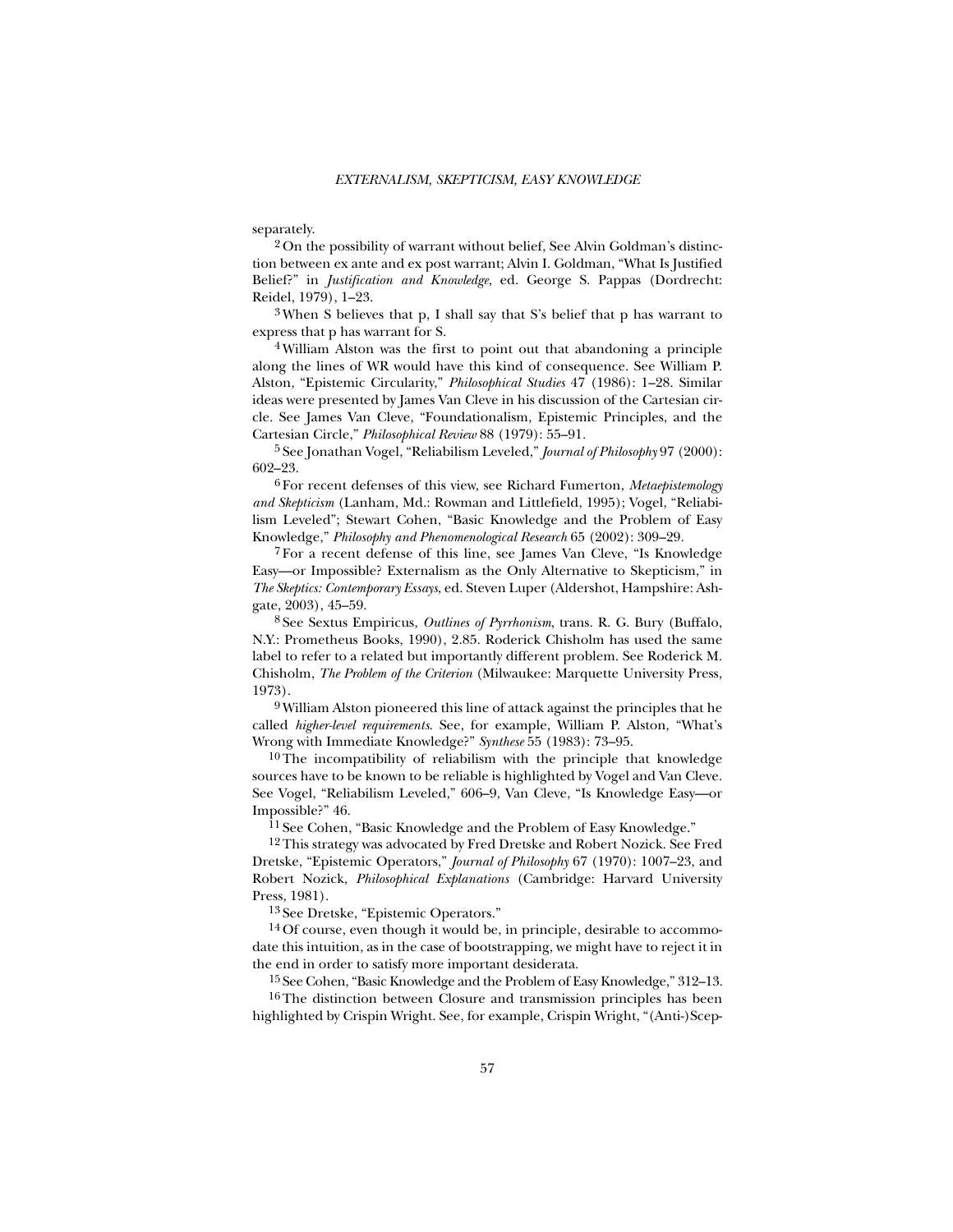tics Simple and Subtle: G. E. Moore and John McDowell," *Philosophy and Phenomenological Research* 65 (2002): 330–48, at 332.

<sup>17</sup> It might seem puzzling to claim that embracing Closure makes a version of the problem of easy knowledge disappear, since the adoption of Closure doesn't make the acquisition of knowledge any harder. Notice however that the label 'problem of easy knowledge' is being used for the perceived need to condone an intuitively illegitimate method of warrant acquisition. Closure does solve this problem, even though this is not achieved by making warrant acquisition harder. Nevertheless, it would be wrong to claim that Closure makes knowledge easy. Closure dictates that we cannot ascribe warrant to Fred for the proposition that the animals are zebras without also ascribing warrant to him for the proposition that they are not cleverly disguised mules. It does not dictate that we have to ascribe warrant to Fred for either of these propositions. See note 28, where this point is developed in the case of bootstrapping.

18 Evidential support is a matter of degree, and EC will be weaker or stronger depending on what level of support is required for evidence to count as adequate. Nevertheless, for our purposes, there is no need to be particularly specific on this point, since the argument for C doesn't appear to trade on setting the threshold of evidence particularly high. If the constraint on adequate evidence imposed by NC is legitimate for some adequacy threshold, it will remain legitimate if the threshold is set very low.

19Vogel, "Reliabilism Leveled," 606.

20 I shall assume, that is, that every version of the principle is false—that for every nonnegligible degree of evidential support, it is possible in some cases to know that p, even if the subject doesn't have evidence that supports p to that degree. See note 18.

21 Dretske, "Epistemic Operators," 1016.

<sup>22</sup> The effect of this move is to block an argument against the possibility of Fred knowing that the animals are not cleverly disguised mules. It would be a separate task to establish that Fred has this knowledge, that is, that there is a nonevidential sufficient condition for warrant that Fred satisfies with respect to this proposition. See my discussion of naturalism at the end of section 5, below.

23 For a formal development of this notion, see David Lewis's notion of *comparative possibility*. See David Lewis, *Counterfactuals* (Oxford: Basil Blackwell, 1973), 52–56.

24 When p is false, the quality of the evidence required for warrant might be directly proportional to how different things would have to be in order for p to be true. However, since in this case it is not possible to know that p, our intuitions are naturally less firm than when p is true.

25 See, in this connection, the principle that Steven Luper calls *variation thesis*. See Steven Luper, *The Skeptics: Contemporary Essays*, xx.

 $26$  If I am a victim of an evil demon, the quality of the evidence that I would need in order to have warrant for the proposition that I am not a victim of an evil demon will have to be determined in a different way. See note 24.

27 EW makes the evidence threshold for warrant depend on how different things have to be in order for the relevant proposition to be false—not on the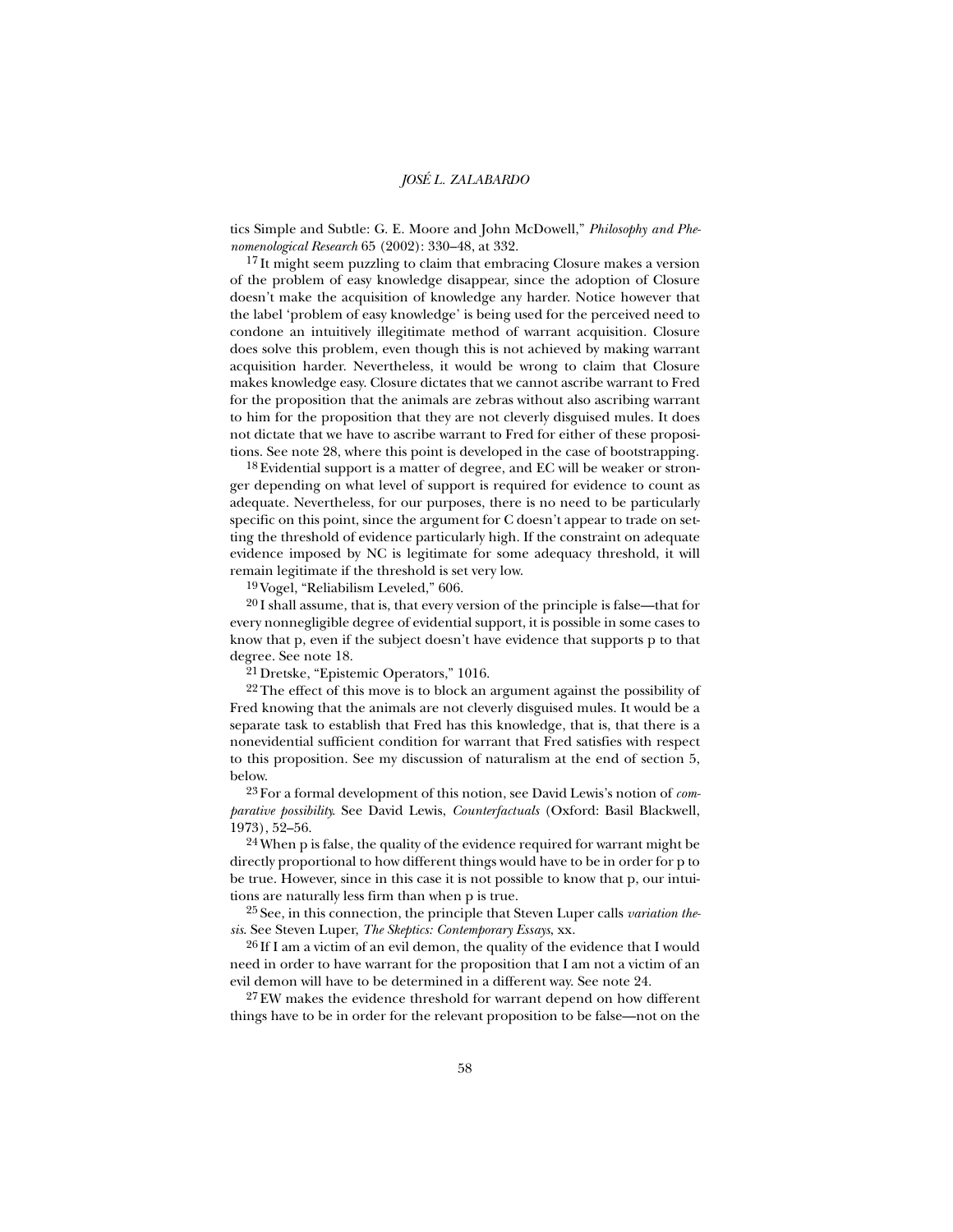subject's views on this matter.

28 Notice that, while adopting this strategy will enable us to avoid treating bootstrapping as a legitimate method of knowledge acquisition, this is not achieved by imposing a constraint on how one can come to know that a belief source is reliable that bootstrapping violates. Hence, one could complain that the worry that a position makes knowledge of the reliability of belief sources too easy would not be solved by adopting WR, since the move wouldn't make such knowledge any harder. This point highlights the fact that there are two separate worries that we could have with respect to an account of warrant: one is that it renders bootstrapping legitimate, and the other is that it makes knowledge of the reliability of a belief source too easy. I am using the label *the problem of easy knowledge* for the first of these worries, and this problem would be solved by the adoption of WR. Clearly, though, adopting WR wouldn't by itself solve the second problem. The effect of the adoption of WR is that whenever your position treats a belief source as a knowledge source but fails to ascribe warrant to the subject for the proposition that the source is reliable, you have a conflict that needs to be resolved—either by stripping the belief source of the status of being a knowledge source or by ascribing warrant to the subject for the reliability claim. Whether knowledge of the reliability of a belief source will become harder as a result of adopting WR will depend on which of these two strategies is adopted in each case. Notice also that we might still need to impose constraints to rule out bootstrapping as a legitimate strategy that a subject could employ to bestow on a reliability claim an epistemic status other than warrant.

29 Notice that NCR is entailed by NC.

30 For a book-length defense of this claim, see William P. Alston, *The Reliability of Sense Perception* (Ithaca, N.Y.: Cornell University Press, 1993).

31As with EC, different versions of ECR will result depending on the degree of evidential support that we require for evidence to count as adequate. But the skeptical argument against the possibility of obtaining warrant for a reliability claim doesn't trade on setting the evidence threshold for warrant particularly high. If NCR imposes a legitimate constraint on adequate evidence for some level of evidential support, it will remain legitimate when the threshold is set very low.

32As with EC (see note 20), the proposal is to reject every version of the principle—even those that set very weak levels of evidential support as a necessary condition for knowledge.

33 Notice that if we abandon WR, a transmission principle might force us to abandon NCR, but if we keep WR, NCR does not come under this kind of pressure. Hence if NCR is independently plausible (and, for what it's worth, I believe it is), this will be a further advantage of the approach to the problem of the criterion that I am recommending.

34Cohen has also endorsed the principle. See Cohen, "Basic Knowledge and the Problem of Easy Knowledge," 309.

35Alston, "Epistemic Circularity," 4–5.

36Van Cleve, "Is Knowledge Easy—or Impossible?" 51. This argument for ECR is Van Cleve's principal objection to a solution to the problem of the cri-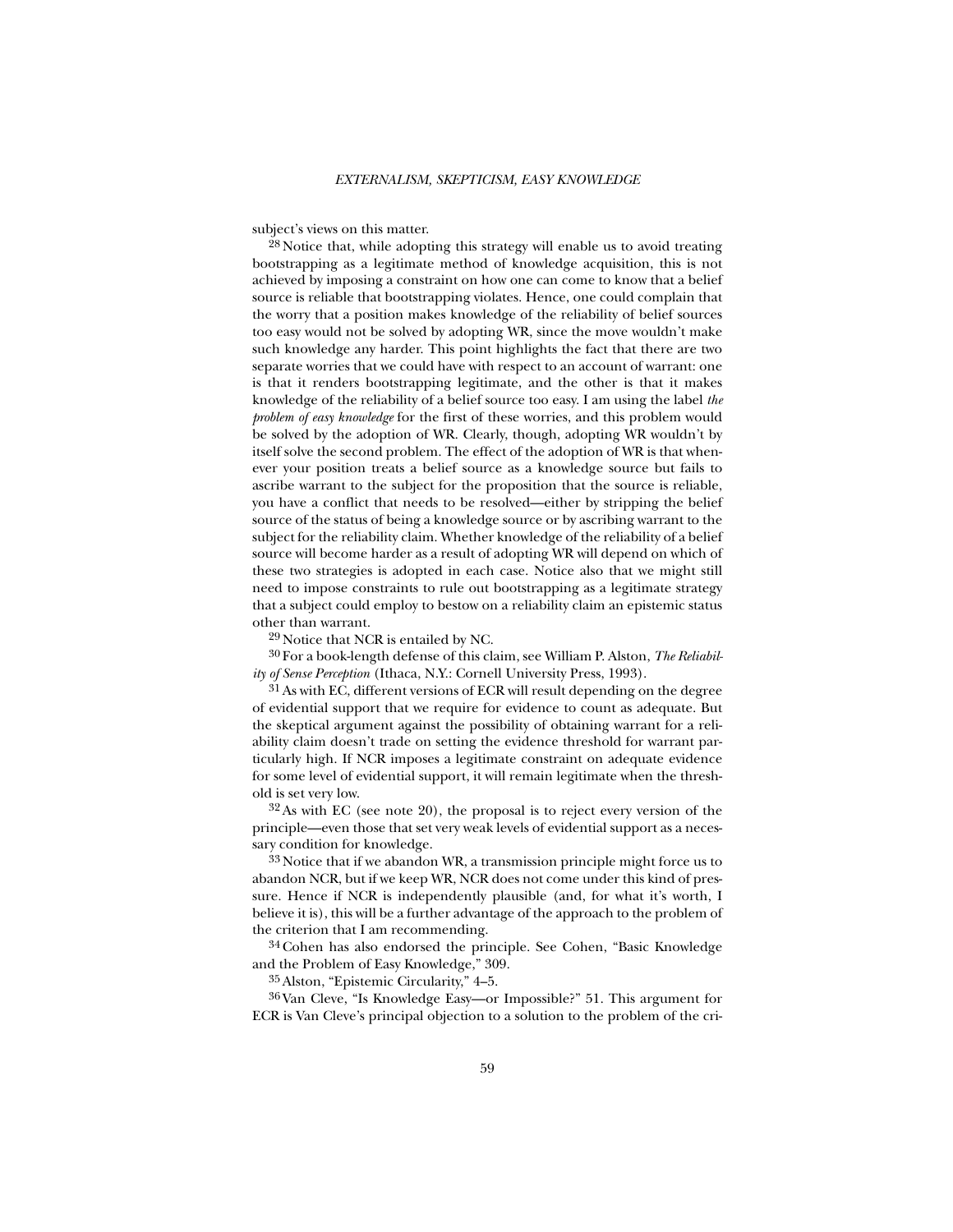terion along the lines of the one that I am advocating, which he ascribes to Thomas Reid.

37 I am borrowing the term from James Van Cleve, "Epistemic Supervenience and the Circle of Belief," *The Monist* 68 (1985): 90–104.

38 One of the most influential examples of this position is the reliabilist view that, in some circumstances, if you have formed the belief that p with a reliable process, then you have warrant for p. See Alvin I. Goldman, *Epistemology and Cognition* (Cambridge: Harvard University Press, 1986), for a defense of this view.

39Alston's and Van Cleve's advocacy of this line of reasoning is extremely puzzling, since both have championed the view that givenist warrant is not the only alternative to inferential warrant. See, for example, Van Cleve, "Epistemic Supervenience and the Circle of Belief," 95–96; Alston, "Epistemic Circularity," 12–14.

40 For an attack on this kind of elitism, see Alston, "What's Wrong with Immediate Knowledge?"

41 See Fred Dretske, "Two Conceptions of Knowledge: Rational vs. Reliable Belief," *Grazer Philosophische Studien* 40 (1991): 15–30, for a compelling defense of these intuitions.

42 Notice that even if my son (or my dog) doesn't believe that his perceptual devices are reliable, one could argue that his behavior manifests what we might call *subdoxastic acceptance* of this proposition: in using his perceptual devices to find out how things stand, he conducts himself as if he believed that they are reliable. To defend WR from the line of attack under consideration, it would suffice to argue that the range of propositions for which a subject can, in principle, have warrant includes those to which she displays this kind of subdoxastic acceptance, even if we concede that many other propositions are excluded from this range by the limitations of the subject's conceptual repertoire (it is hard to see, for example, under what circumstances my son could count, any time soon, as having warrant for the proposition that every even number is the sum of two primes).

43Vogel, "Reliabilism Leveled," 612. Williams presents the example in Michael Williams, *Unnatural Doubts: Epistemological Realism and the Basis of Scepticism* (Oxford: Blackwell, 1991), 347ff.

44 For a counterexample to the unrestricted claim, see the Humperdink case that Goldman describes in the passage quoted below.

45As presented in Goldman, *Epistemology and Cognition*. See also Alvin I. Goldman, "Strong and Weak Justification," in *Epistemology*, Philosophical Perspectives 2, ed. James E. Tomberlin (Atascadero, Calif.: Ridgeview, 1988), 51–69.

46 Goldman, *Epistemology and Cognition*, 93.

47 See ibid., 51–53, 93–95.

48 In *Epistemology and Cognition* there is no explicit discussion of the possibility of higher-order methods, beyond a passing allusion to going beyond second-order processes (see p. 53). However, there is no obvious reason why Goldman shouldn't make room for this possibility. This would require a slightly more sophisticated account of how a first-order method would have to be acquired in order to qualify as a knowledge source.